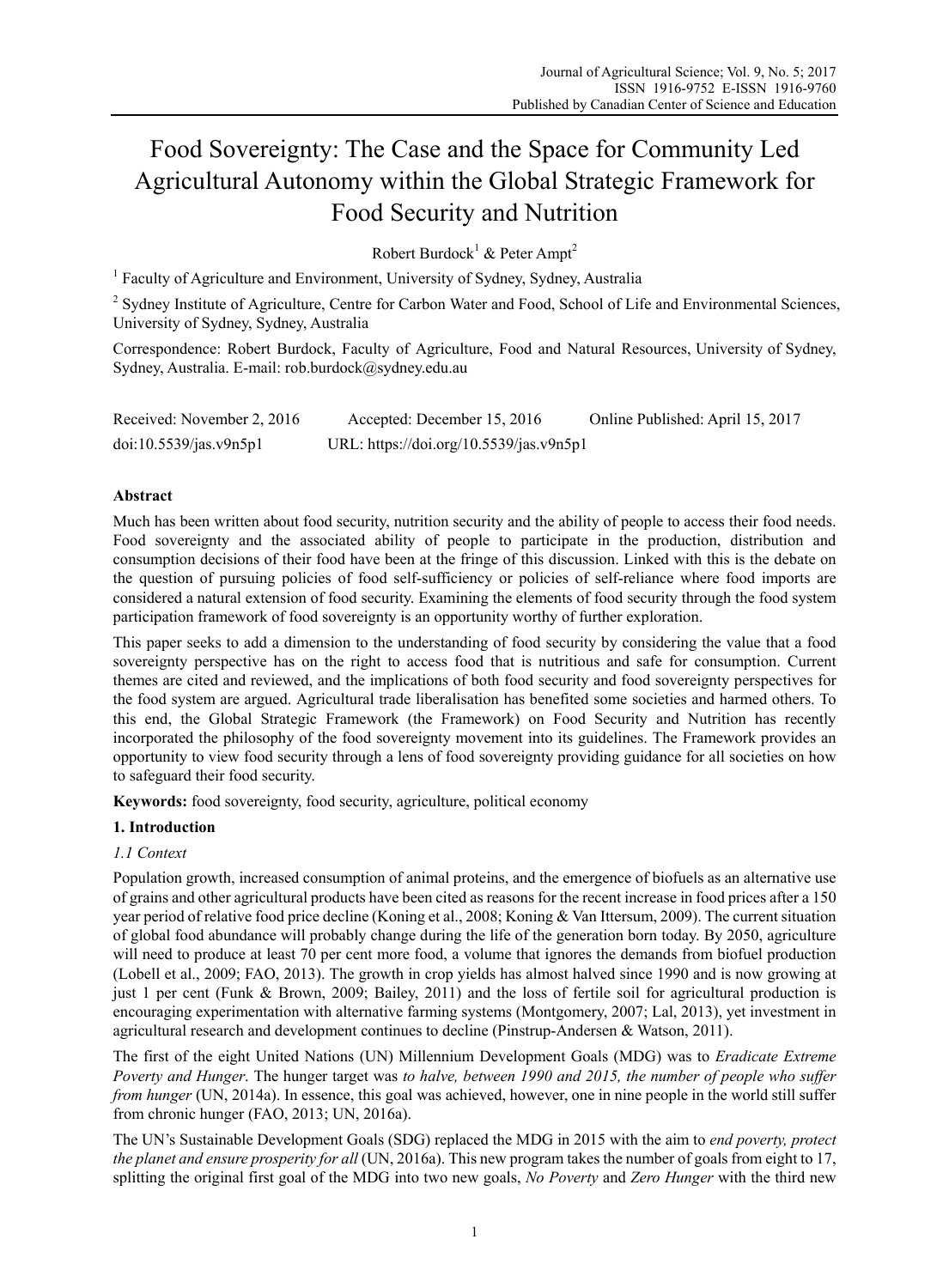goal, *Good Health and Wellbeing* as a closely related theme. By 2030, the ambitious second goal aims to *end hunger and ensure access by all people, in particular the poor and people in vulnerable situations, including infants, to safe, nutritious and sufficient food all year round*. The UN has identified the steps required to reduce to zero, the remaining 795 million people who are undernourished in the world today (UN, 2016a).

Not only is malnourishment alarming, but so too is the greater number of people suffering from malnutrition. A threefold malnutrition crisis exists: overt hunger caused by insufficient calorie intake; *hidden hunger* caused by insufficient micronutrient intake; and obesity caused by excess calorie intake (Pinstrup-Andersen & Watson, 2011; Biesalski, 2013; UN, 2014b). Increasing dietary diversity reduces the incidence of a diet limited in nutritional variety and can mitigate shock should a specific food category be unavailable (Headey & Ecker, 2013). International programs are aimed at supporting *at risk* communities and have been successful to a point, achieving nutrition security through international trade.

#### *1.2 Food Security*

The concept of food security has emerged in the last 40 years – since the mid-1970s. In the context of on-going international food distribution problems during that period, the focus was on food supply (UN, 1975; FAO, 2002). In an effort to balance food supply *and* demand, the definition of food security was expanded. By the mid-1980s, a definition by the World Bank incorporated concepts of "*sufficient food for an active and healthy life*" (World Bank, 1986). Emerging from the 1996 World Food Summit (FAO, 1996), an acceptable definition remains as that stated in the Global Strategic Framework (the Framework) for Food Security and Nutrition (CFS, 2015):

*"Food security exists when all people, at all times, have physical, social and economic access to sufficient, safe and nutritious food which meets their dietary needs and food preferences for an active and healthy life."*

According to the Committee of Food Security (CFS) of the Food and Agricultural Organisation (FAO) of the UN, the authors of the Framework, *"the four pillars of food security are availability, access, utilisation and stability"*. Nutrition also plays a vital role within the CFS's scope of food security (CFS, 2015). In brief, food security implies the rights of the individual at the household level to have access to food that is nutritional in content and is safe to eat.

# *1.3 Food Sovereignty*

Most food in the world is grown, collected and harvested by more than a billion small-scale farmers, pastoralists and artisanal fishermen and women (UN, 2014a). The processing and consumption supply chains associated with this output is managed locally, providing support to domestic economies and nutrition societies, particularly in the developing world (Mulvany, 2005). It is these poor communities who are the most vulnerable to the vagaries of the weather and, over time, will be the most susceptible to the impacts of climate change (IPCC, 2014).

"The Peasants' Way" known by its Spanish title, La Via Campesina, is a civil society organisation/ non-government organisation (CSO/NGO) that promotes family-farm based sustainable agriculture run on the principles of agro-ecology. It coordinates the peasant organisations of small and middle farm-scale producers, agricultural workers, rural women and indigenous communities, 164 in total, across 79 countries, including those in North America and Western Europe (La Via Campesina, 2014). In parallel with the World Food Summit in 1996 when definitions of food security were being developed, La Via Campesina created a food sovereignty movement with some guiding principles.

Food sovereignty is a philosophy that puts people at the centre of food systems. Food sovereignty is not about the sovereignty of food, but rather is about the sovereignty of people and the values assigned to food (Hospes, 2014).

These people include farmers, food distributors and consumers seeking a right to participate and produce food on their own territory (NGO/CSO Forum for Food Sovereignty, 2007). The food sovereignty movement encourages greater participation in agricultural production by local rural populations; expanded access to healthy, ecologically produced food; the reduction of food imports by protecting local farmers from subsidised food or dumping through food aid; and gives recognition to a right for consumers to define their own food and agriculture systems. These food and agricultural systems support choices on what is eaten and how that food is produced, free from external influence (Windfuhr & Jonsen, 2005; Schanbacher, 2010; Rosset et al., 2011; Patel, 2012; La Via Campesina, 2014).

Where food *security* implies the rights of the individual at the household level to have *access* to food that is nutritional in content and is safe to eat, food *sovereignty* implies the rights of the individual to *participate* in the food production system and importantly, determine their own food future.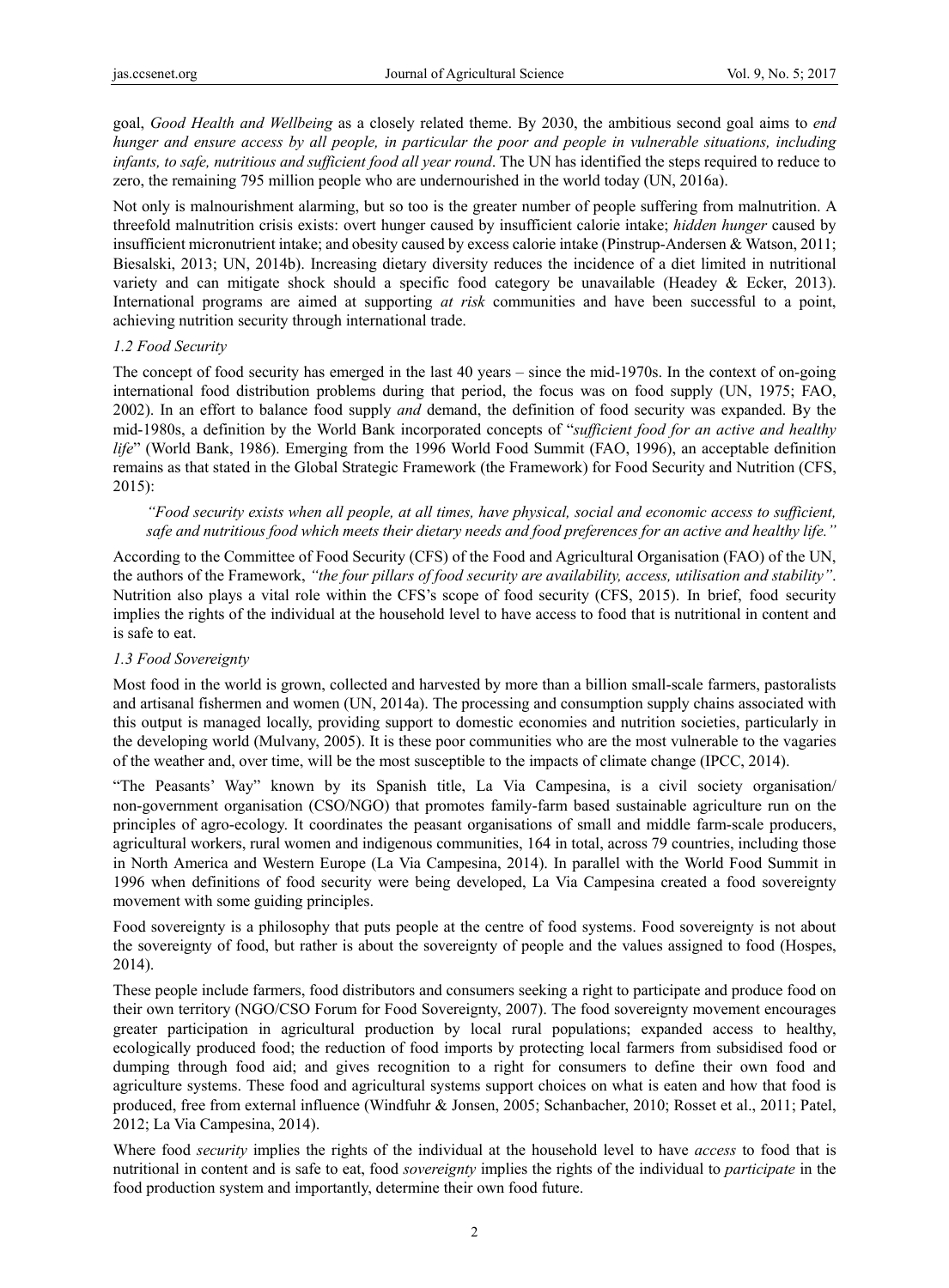#### *1.4 Progress towards Institutional Acceptance*

The definition of the right to food is precise and has strong support among states with legally binding obligations. The concept of food sovereignty, however, does not enjoy the same recognition (Beuchelt & Virchow, 2012; Haugen, 2009; Schanbacher, 2010). Nevertheless, until recently, the food security policies supported by the international community have not completely resolved the problems of providing adequate access to food to those societies at risk (Robertson & Pinstrup-Andersen, 2010; Postolle & Bendjebbar, 2012). As established, this challenge is not a food production issue; this is about distribution, access and participation, making it both an economic and a political issue requiring an alternative approach. Recent initiatives by the FAO have given scope to incorporate the direction of the food sovereignty movement into a new global strategic framework (The Framework). This has increased the potential to achieve the outcomes of food security beyond the household level, to communities and nations where reliable access to food is at risk.

#### *1.5 Paper Aim*

The aim of this paper is to explore the case for the food sovereignty movement offering both an economic and a political perspective. This paper will also introduce the direction of the revised Framework and the food sovereignty movement's response, and highlight the political economy implications of the new Framework.

#### **2. The Economics of Global Food Policies**

## *2.1 Self-Sufficiency or Self-Reliance?*

The first strategic decision concerning food security the government of a nation needs to consider is whether or not to pursue a policy of *self-sufficiency*, where all the food needed is grown domestically, or one of *self-reliance*, an auto-centric approach where the balance of food not produced domestically is imported. International policies will influence the domestic strategy of either food self-sufficiency or food self-reliance through trade. Bangladesh, for example, pursued a policy of food security through self-sufficiency until 1993, when a decision was made to import food when prices were cheaper than growing food domestically (Deb et al., 2009). Saudi Arabia has similarly switched to a policy of self-reliance (Khouri et al., 2011). As part of the Lagos Plan of Action, 1980 to 2000, which aimed to increase Africa's self-sufficiency, a number of African countries took steps to achieve food self-sufficiency as a way to reduce food aid dependence (Dupraz & Postolle, 2013; UN, 2014b), yet this has not always been successful (Luan et al., 2012). Cuba too has attempted to return to a self-sufficiency model (Altieri et al., 2012). The economics of global food supply and demand and a nation's ability to efficiently produce food will influence the choice of the appropriate policy.

#### *2.2 Food Security as an Established Charter*

Food security concerns sufficient *quantity*, with sufficient *nutrition*, provided in an environment where food is *safe* (WHO, 2013). These pillars take global food security beyond merely ensuring food provides a minimum amount of energy. The 2013 Global Food Security Conference emphasised the food security challenge under five topics: the availability to provide sufficient food in terms of quantity and quality; access to food for all people; nutritional security; the stability and environmental impact of food production systems; and finally, food losses and wastage (Dogliotti et al., 2014). The availability, accessibility, and nutritional value of food, coupled with care of the environment regarding how food is produced, are all core food sovereignty issues.

The fifth challenge of food losses and wastage offers opportunistic insight. Approximately one-third of the edible food produced for human consumption is lost or wasted along the supply chain, amounting to 1.3 billion tonnes annually. In wealthier countries, food is more often wasted at the household level. In poorer countries, food perishes on its journey along the supply chain (FAO, 2011). Where food enjoys a financial and cultural value, food losses and wastage will be minimised. Reducing this food waste offers an incredible opportunity to either increase the amount of food available, or reduce the stress placed on the agricultural environment to produce it.

#### *2.3 The Move from Keynesian Economics to Trade Liberalisation Changes the Nature of Food Supply*

The aims of the stated definitions for food security are noble, *food access for all*, yet the mechanisms to achieve it are at the heart of this discussion. From the time of the Great Depression of the 1930s to the early 1970s, Keynesian theory supported a regulated market with fixed exchanges in an effort to support price stability. More recently, the political economy of neoliberalism supports a theory that market mechanisms and a free flow of capital will more efficiently sustain human needs and wellbeing (Harvey, 2007).

The theory of comparative advantage suggests that if each country produced that which it does best, the combined world output would be increased. The alternative is that each country attempts to be self-sufficient by allocating resources to the production of *all* the goods it needs (Ricardo, 1996). Trade liberalisation is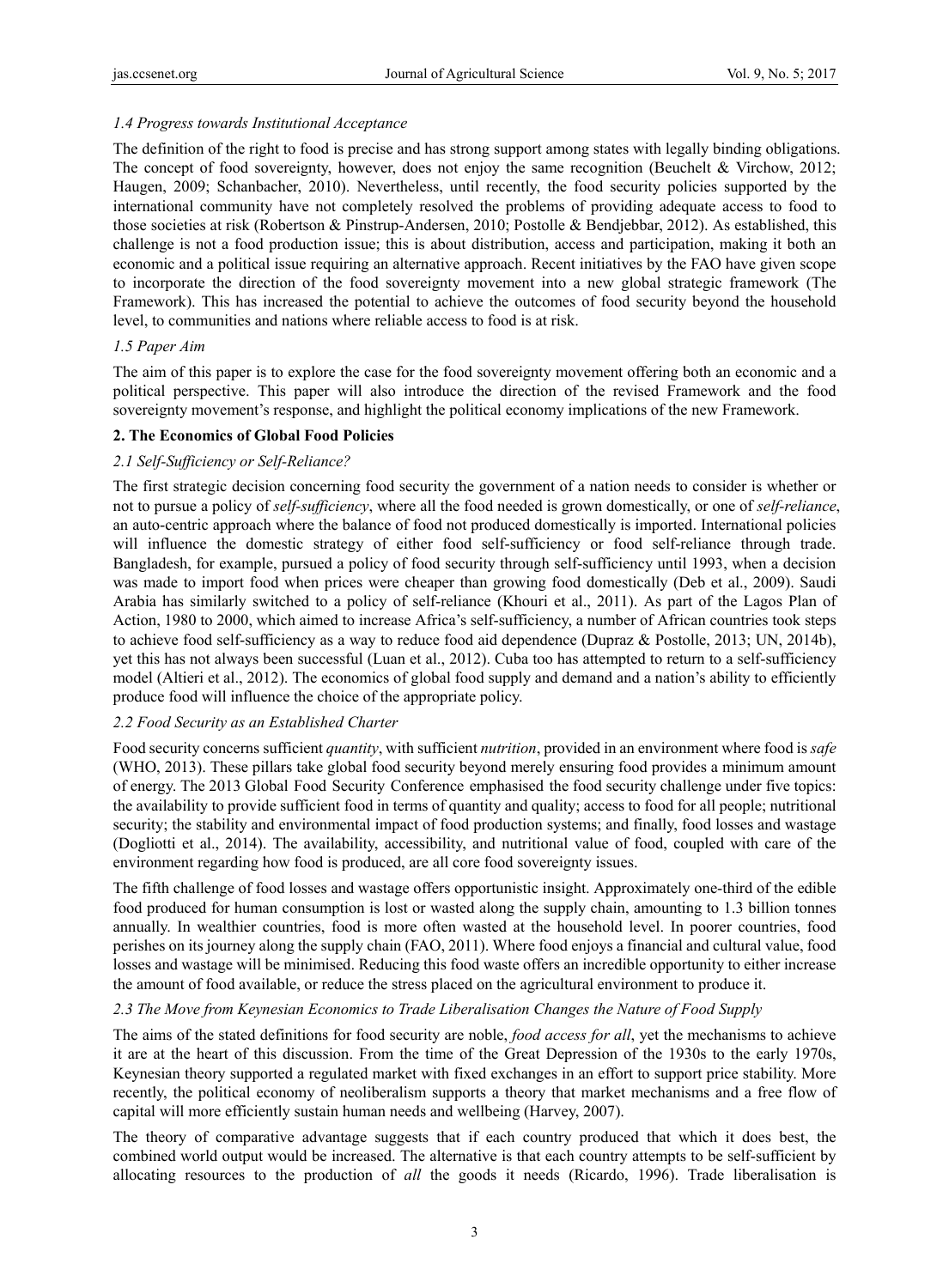deliberately designed to force a structural change in an economy, encouraging movement to industries and activities away from those that do not have a global comparative advantage. Thus, by specialising, overall world output increases, technological innovation intensifies, and prices drop as technologies are transferred, domestic monopolies are dismantled and choice is increased for consumers.

Following the Uruguay Round of Trade Talks from 1986 to 1994, in 1995 the World Trade Organisation (WTO) was established and with it, the internationally endorsed *Agreement on Agriculture* (AoA). The intention of the AoA is to reduce domestic state support for agriculture, improve market access to agricultural imports, and reduce subsidies provided for export. The WTO, the World Bank, and the International Monetary Fund support further trade liberalisation, a philosophy applied equally to industry and agriculture. In the past, these institutions have influenced the UN and the FAO to pursue programs of trade liberalisation, privatisation and deregulation in all markets to deliver efficient food security.

The AoA trade liberalising agenda provides the opportunity for countries to focus on those areas where they have a comparative advantage, be that in land availability for farming, labour force, or in physical and human capital. If, after the removal of tariffs and state assistance, the agricultural sector is not competitive globally, such policies will shift resources in farming to other activities in which the nation has a lower cost of production comparative advantage. The consumer enjoys lower cost imported food from another country that has a lower cost of production competitive advantage. In moving from farming to these other sectors and specialising the economy, the country shifts from food self-sufficiency to food self-reliance.

## *2.4 Trade Liberalisation Has Successfully Contributed to Global Food Supply*

The OECD states that all countries that have had sustained growth and prosperity have opened their markets to trade and investment. Specifically, the advantages of free trade include: specialisation under comparative advantage principles, increased world output, increased competition, lower prices and higher quality (OECD, 2014). This has worked well for many countries; for example, countries in the Middle East are vulnerable to environmental conditions such as water scarcity and shortages of arable land (Khouri et al., 2011). In 2007, Saudi Arabia reduced its agricultural sector output and self-sufficiency in wheat, acknowledging that using water from prehistoric underground aquifers was an unsustainable practice. A plan was established to phase out wheat production by 2016 (Cotula et al., 2011). This plan was largely achieved, however the production of less than 10,000 tonnes is likely to continue in order to support traditional bakery (FAO, 2017). Because long-term self-sufficiency for food production in such nations is not a viable option, food security has been obtained through trade.

#### *2.5 Trade Liberalisation Policy, Comparative Advantage and the Consequences of Specialisation*

A problem arises when food prices no longer have a Keynesian-style mechanism to support price stability. When the change in domestic food purchasing options sees a shift to a mix of more internationally supplied food, consumers in poorer nations are at a disadvantage when world food prices increase and domestically grown food is no longer available. The citizen must pay the higher world prices. The OECD recognises that *"trade liberalisation may negatively affect some industries or some jobs"* and that *"many commentators worry about negative effects on the environment through intensive industrial farming techniques"* (OECD, 2014). The unintended consequence of well-meaning trade liberalising programs is that they have actually reduced domestic diversity through specialisation and concentrated the wealth of the world's food economies in the hands of ever fewer multi-national corporations. Global markets in agriculture are intensely distorted to meet the interests of those nations that benefit from the free trade system (Hawkes & Plahe, 2013), an outcome that marginalises the world's small-scale food producers, processors, local traders and consumers (Mulvany, 2005). The WTO's AoA highlights a shift from a predominant concern for human rights to a focus on technical detail and process compliance. A focus on process has lost sight of the outcome – protection and fulfilment of the right to food (Hawkes & Plahe, 2013).

Countries with a significant share of their economic activity in the rural and agricultural sectors are particularly at risk of an impact to their industry and to loss of jobs through trade liberalisation. Where a country does not have a significant comparative advantage across any particular sector, it will be vulnerable to a global marketplace exposure. To surrender elements of a nation's ability to feed itself in order to focus on other globally competitive activities risks exposure to an unexpected shock from the price increase of imported food.

Policies supporting competitive advantage may still be held as fitting for countries where the diversion of resources to other sectors of the economy supports intergenerational food security through trade. A shift to a self-reliance policy can be an appropriate reallocation of talent and resources when the opportunity exists to enhance a socio-economic outcome. However, a different approach is required if peasant-farming communities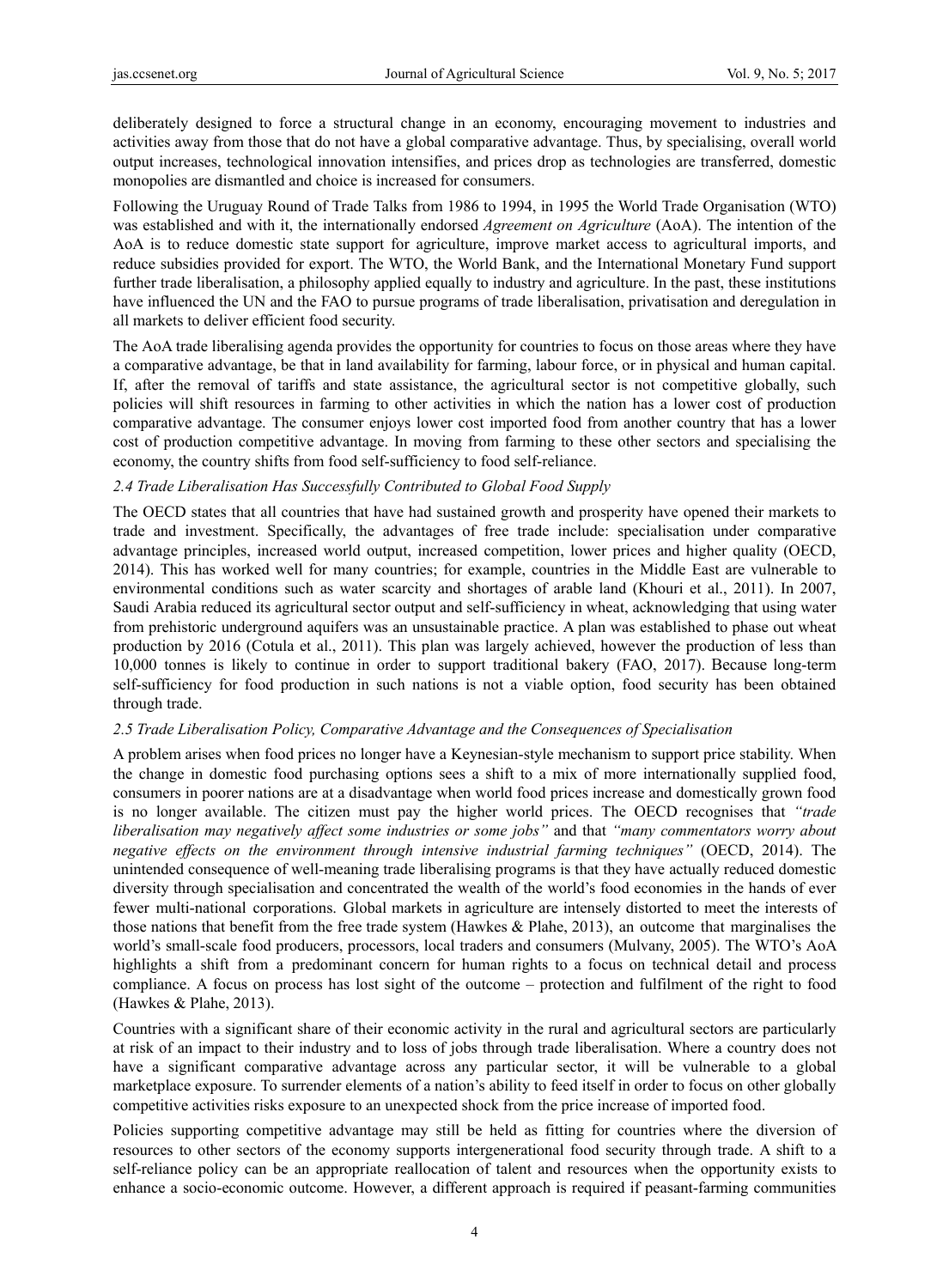are to be protected from international exploitation in countries where an alternative competitive advantage is **limited** 

# *2.6 Food Security through Trade Can Be an Illusion When a Trading Partner Collapses*

Cuba provides an interesting case study where having an established food security arrangement was actually detrimental. Pre-1990, Cuba was aligned with the Soviet bloc. Although an agriculturally productive nation, Cuba specialised in the production of sugar and tobacco with significant export advantage to the Soviet Union and Eastern Europe, but this trade ceased when the Soviet Union collapsed in 1991. With a US imposed trade embargo in place, Cuba had difficulty finding new trading partners for its two major comparative advantage products in exchange for food. The embargo ensured chemical fertiliser and fuel could not be imported. Having no significant domestic food agriculture, Cuba experienced a food shortage for four years (Franco et al., 2008). Known as the Special Period, Cuba embarked on a change of political administration and agricultural policy until it could establish a rural sector capable of feeding the nation (Funes et al., 2001). In the long run, Cuba's reliance on foreign food imports and its export of limited agricultural products turned out to be dangerously dependent on foreign trade, providing temporary *food security*, but not *food sovereignty* (Rosset et al., 2011).

## *2.7 Agricultural Subsidies Unfairly Manipulate Comparative Advantage*

If the aim of food security is to ensure a basic access to food, exposing farmers in poorer nations to global competition puts them at an unfair disadvantage (McMichael, 2009). Industrial agriculture, with its cheap production possibilities, increases output, but often at an environmental, animal welfare and societal cost (Pollan, 2006; Clunies-Ross & Hildyard, 2009). Market and price distortion with subsidies for agricultural production from industrialised farming corporations in wealthy countries will give an appearance of comparative advantage when agricultural products appear cheaply on the world market. Wealthier industrial countries gain a benefit from other economic strengths, making it possible to transfer support through subsidies to agricultural production that enable them to lower costs and manipulate food markets. This is an opportunity not enjoyed by developing nations. While this is protested at international forums, such as at the WTO, it can take years for a resolution to be determined (Steger, 2009; Brewster, 2011), during which time economic structural pressures and poverty persist.

# *2.8 Maintaining a Capability Is a Good Insurance Policy*

The endurance of long run complex systems survives on a trade-off between efficiency, resilience and productivity, which need not be satisficed by short-term market forces. Keeping an agricultural capability within an economy when it might not have a comparative advantage does not play to concepts of economic efficiency but it does provide a platform of resilience to a failure of trade. This can therefore be an argument to justify some protectionist measures. Utilising the ancient Roman principle *si vis pacem, para bellum* (if you want peace, prepare for war) (Flavius Vegetius Renatus 390BCE) military forces the world over will maintain capabilities which can be expanded at the time of crisis so that talent, expertise and techniques are not lost. This is despite the fact that it is not economically efficient to maintain military forces, and can be very expensive to maintain extreme capabilities within those forces.

The analogy of maintaining some capability in any endeavour and providing some state financial protection to it does provide a wise form of insurance in the case of a crisis. Scotland has debated the merits of such insurance, noting that farming provides a range of public goods for which market mechanisms do not always exist to reward the farmer sufficiently; for example, protecting the environment, sustaining communities in remote areas, and *maintaining a national food producing capacity* (Midgley & Renwick, 2012).

The FAO recognises the right to self-sufficiency for food production, insisting that food security must include food self-sufficiency in agrarian countries (Thomson & Metz, 1998; Boyer, 2010). The trade liberalisation and deregulation policies of the 1980s across the Central American republics, led by the United States, had an impact on reforms being undertaken for tenant farmers. In response, European governments established the Committee for Economic and Social Development in Central America (CESDCA) in order to balance the US neo-liberal economic policy approach. In Honduras, for example, in response to the Agricultural Modernisation Law, CESDCA offered a training program on food security for both government and peasant leaders, focussing on food self-sufficiency and grass-root participation in policy-making. The EESC (European Economic and Social Committee) continues to provide similar support to organised civil society across Latin America (Boyer, 2010; EESC, 2012).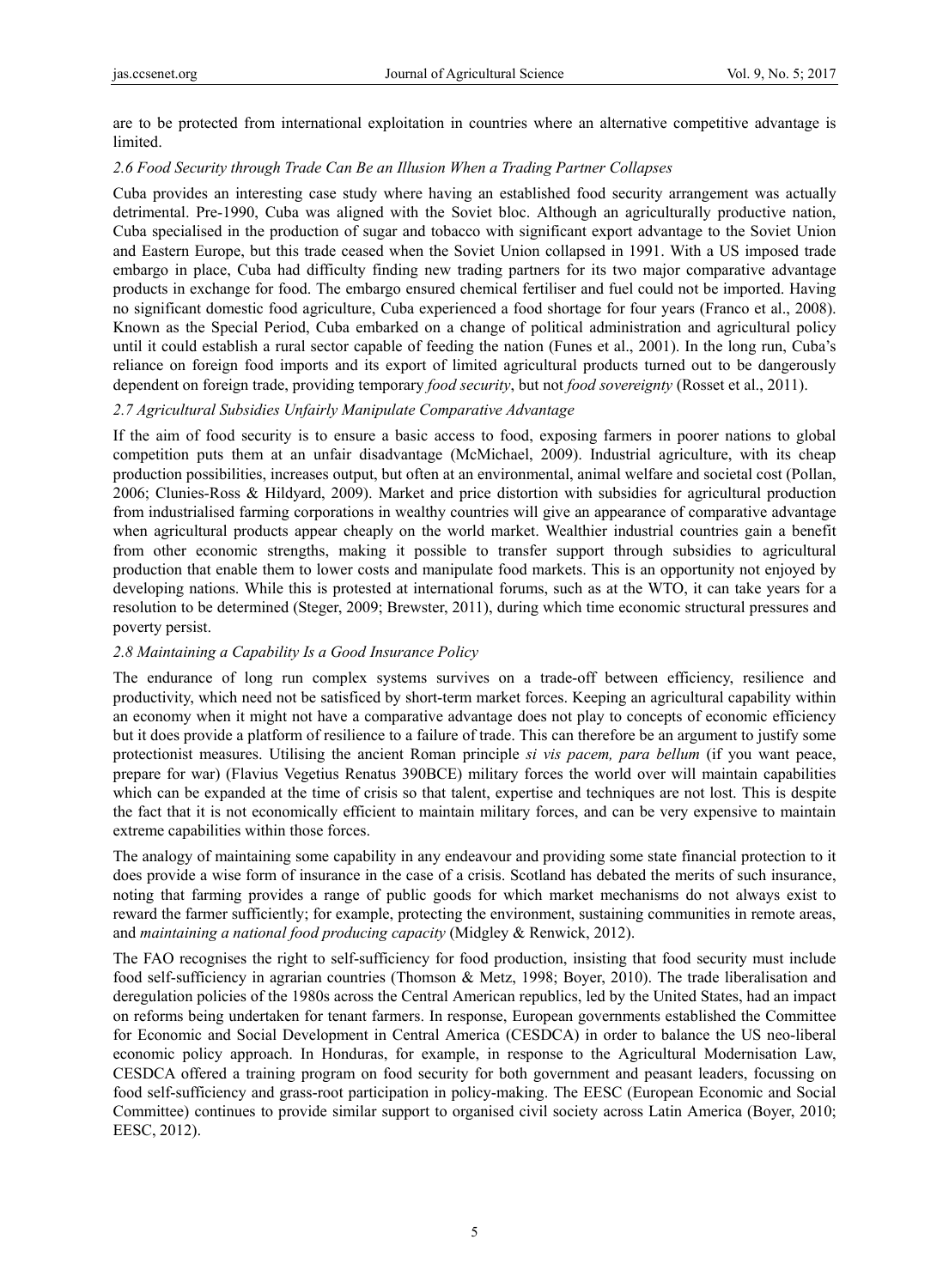#### *2.9 Competing Interests for the Economic Return on Land*

Food security has tended to focus more on the food component than on security. Food production therefore competes with other development proposals, trading food production for resource extraction for temporary monetary gain. To secure food, it must be given the highest priority over other land uses as soil is a non-substitutable resource. For example, in Laos, a poor and geographically isolated country, the security of food production is being bargained in exchange for exploitation of Laos' hydro-electric potential, its mineral deposits of gold, copper and coal, and its soil and climate for forestry products (Fullbrook, 2010). Similarly in Australia, the rich soils of the Liverpool Plains of eastern Australia also hold significant deposits of coal and gas, which compete with agriculture for land use, leading to political resistance (Miller & Roots, 2012). Food is as critical to national security as are mineral resources which are traded. Yet *"food security will improve when food is recognised as security"* (Fullbrook, 2010).

#### *2.10 Measuring Something Other Than Economic Output to Define a Social Good*

While policies to support comparative advantage may grow the world's economic output, measured nationally as either gross domestic product (GDP) or gross national product (GNP), it does not consider social equity, environmental impact, community needs or growing just enough to be sufficient. Other measures such as the Genuine Progress Indicator (GPI) broaden the conversation by including the depreciation of social capital as a cost. GPI includes 24 measures, among them income disparity, the ecological footprint, life satisfaction, and community safety. This approach balances purely economic measures of activity with broader long-term community welfare (Kubiszewski et al., 2013).

Some countries are questioning the policies of trade liberalisation by reframing what it is they measure. Thailand is moving to a *sufficiency economy*, whereby economic growth for its own sake is replaced with an economy that is sufficient enough but no more, to meet the needs of the Thai people (Noy, 2011; Bunnag, 2013). Bhutan has pursued a measure of Gross National Happiness since its eighth five-year plan in 1997 (Royal Government of Bhutan, 2014). While Bhutan remains less industrially advanced, and noting that many measures of well-being are difficult to quantify (Bates, 2009), the people of Bhutan do enjoy a sense of community, of belonging and of wellbeing (Brooks, 2013). This is the focus of the *Deep Economy* where human satisfaction and a restoration of local economies in close-knit communities take precedence over economic growth. Deep economy moves away from encouraging the comparative advantage of industrial agriculture to more community-based economies. It aims to reinvigorate community-centred farming, restore the environmental impacts of agriculture, and spread the risk of sabotage or disease outbreak by decentralising farming activity, thereby reducing agriculture's reliance on oil and water (Leopold, 1949; McKibben, 2007). Ideologically, this is some distance from the policies of trade liberalisation but more akin to those of the food sovereignty movement.

#### *2.11 Networks and Resilience*

Multilateral trading networks provide an element of resilience to agricultural failure in any part of the system as supply arrangements allow produce to be sourced from elsewhere. However, if the entire system finds itself under pressure, as would be the case from the impact of increased climate change, then the interconnectedness of the network is at risk. By specialising through comparative advantage principles, the entire network has produced more, but paradoxically, because it is so dependent on the network's success, any failure in the trading network will be catastrophic for those nations dependant on food from elsewhere. Complexity can lead to resilience of a network because of the nature of feedback systems within complex systems (Burdock & Crawford, 2012). However, interconnectivity means that any shock to the network will be felt throughout the system, particularly in a food trading system (Ingram, 2011). The FAO and the World Food Program (WFP) have created a global food security cluster in response to such a shock to create resilience in a food crisis (Maxwell & Parker, 2012). In 2015, the global food security cluster gave emergency assistance to 78.9 million people in Iraq, South Sudan, Syria, Yemen, the Central African Republic, and Nepal (Global Food Security Cluster, 2016).

For some wealthy nation city-states such as Singapore or the cities of the United Arab Emirates, there is little choice but to pursue a policy of self-reliance. In these countries the population size is larger than the ability of the land within their national boundaries to provide for food. For others, diversification from an economy reliant on self-sufficient agriculture has been a choice. Paradoxically, South Korea, which in 1953 was listed by the UN as the world's poorest country is now the fifteenth largest economy, with a diversified industrial export oriented focus (Kim & Jaffe, 2010), yet its farmers are champions of the food sovereignty movement as the country continues to pursue a policy of food self-sufficiency (Beghin et al., 2003; WTO, 2012). More recently and to a lesser extent, Bangladesh is another example that has pursued a policy to expose its agricultural sector to rice imports. The wisdom of this policy has been tested with the advent of price volatility during 2007-08 (FAO,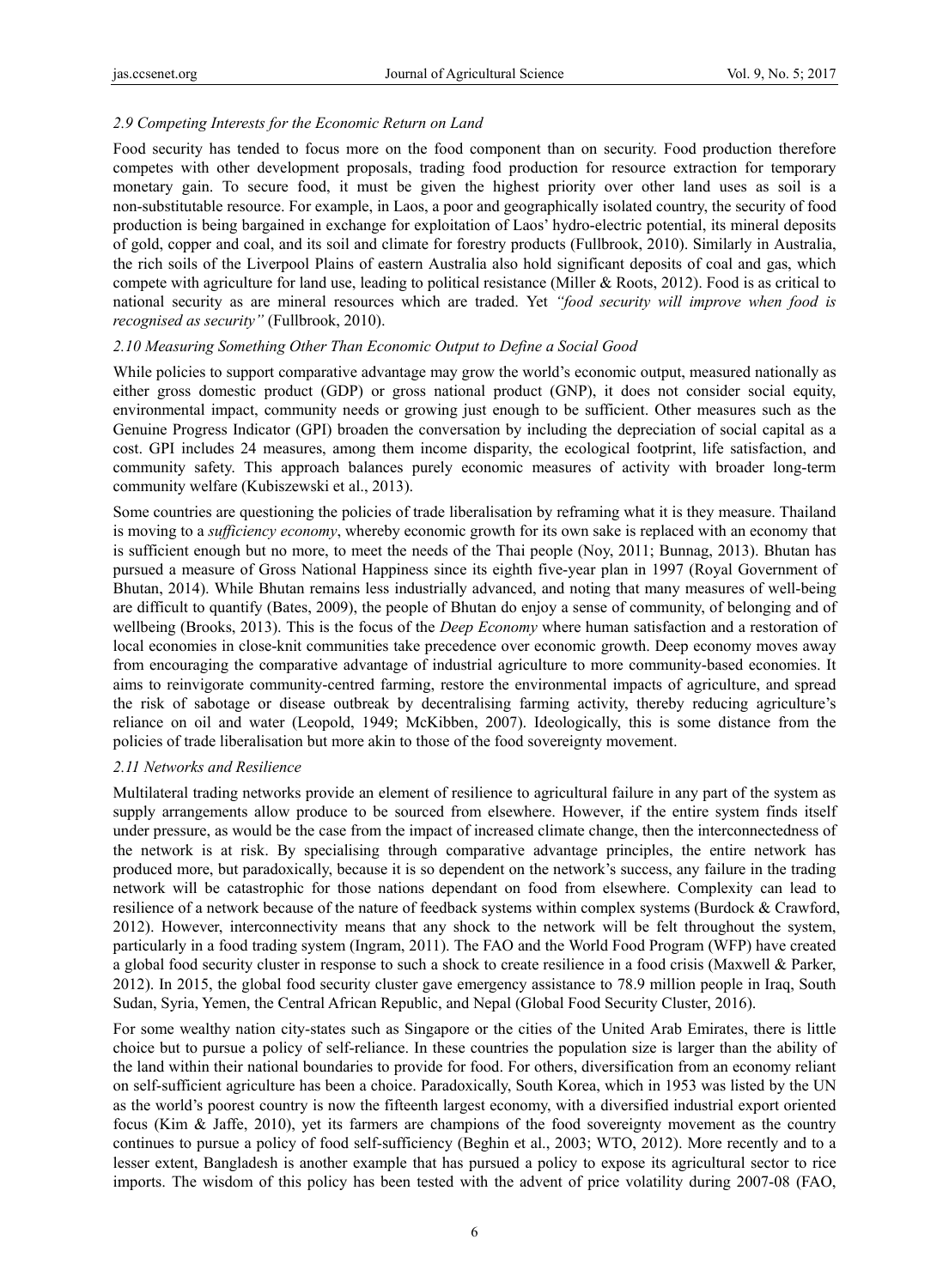2008). A self-reliance policy for diversified economies creates an inherent complexity capable of providing resilience across other non-agricultural economic shocks.

#### **3. The Politics of Global Food Policies**

#### *3.1 The Right to Food Is Different from Food Security and Food Sovereignty*

The UN's Special Rapporteur on the Right to Food differentiates the right to food from food security and food sovereignty, but does acknowledge some overlap. Food security is a *precondition* to the right to food, but is not a legal concept per se and does not impose obligations (de Schutter, 2012a). The right to food does place a legal obligation on States to overcome hunger and malnutrition and realise food security for all. It also extends trade related obligations on States, for example, to take the measures necessary for an equitable distribution of world food supplies. The Special Rapporteur recognises the importance of food sovereignty and agrarian reform. How States execute their obligations through free trade policy mechanisms by ensuring equitable distribution of world food supplies, risks alienating self-reliance in poorer nations (UN, 2010).

## *3.2 Inequality of Food Access Needs to Be Addressed First*

Food insecurity is not generally a result of insufficient production or availability but is usually linked to the politics of inequality. The critical issue is not whether food is available but whether it can be accessed through exchange, monetary or otherwise, in an adequate quantity by the population (Allouche, 2011). In developing countries, citizens in the middle-income class spend around 35-65 per cent of their income on food, while the poor spend 50-80 per cent (UN, 2009). Examining these extremes, if a middle income family is paying 35 per cent of its household income on food, a food price increase of 10 per cent becomes a loss of 5.4 per cent  $[(10 \times$  $35)/(100 - 35) = 5.4\%)$ ] of remaining non-food discretionary spend. This is relatively easily absorbed. If 80 per cent of an income is spent on food, the same price increase sees a loss of 40 per cent  $[(10 \times 80)/(100 - 80)]$ 40%] of remaining non-food discretionary spend which is not so easily absorbed.

A population's *access* to food will also be denied either through programs and policies of self-sufficiency where not enough food is produced domestically, for example, the People's Republic of China during the cultural revolution (Dikotter, 2010), or through policies of self-reliance where food imports are restricted, for example, Cuba when trading with the Soviet Union collapsed in the early 1990s (Aponte-Garcia, 2009; Thornburg, 2013). Both restrictions lead to widespread suffering and political turmoil. In 2008, when export restrictions were imposed as a means of curbing domestic food price inflation in exporting countries, the FAO's world food price index rose by 50 per cent, causing a food crisis and subsequent civil unrest for those in the lower middle class and the poor in exposed countries (World Bank, 2008; Piesse & Thirtle, 2009; FAO, 2013). These countries included Ethiopia, Mozambique, Bangladesh, Yemen, Haiti, Egypt, Indonesia, Mexico, Morocco, the Philippines, Thailand and Uzbekistan (Trostle, 2008). At the end of 2010 and the beginning of 2011, further increases in food prices caused considerable anti-governmental protest in North Africa and the Middle East (Lagi et al., 2011). Higher food prices could not be absorbed by low-income families, which led to riots, civil unrest, and eventually to civil war in Syria, Egypt, Tunisia, Libya, and Yemen. What was termed *The Arab Spring* in 2011 was initiated by an increase in food prices, which widened to protests of broader political dissatisfaction (Lagi et al., 2011; Sternberg, 2012; Sneyd et al., 2013).

#### *3.3 Food Security and International Conflict*

Trade can facilitate peace between nations and act as a deterrent to war (Kleinberg & Fordham, 2010; Kinne, 2012), particularly between two nations engaged in a committed bilateral trading relationship (Glick & Taylor, 2010). Regardless of the accepted expenses of going to war, the loss of the benefits of bilateral trade further exacerbates the cost. Research has found that countries engaged in global trade with multiple trading partners have a higher probability of war than a limited bilateral engagement. Risk is spread through multilateral trade openness. This decreases bilateral dependence to any given country and consequently reduces the fallout from particular a bilateral conflict (Martin et al., 2008).

Some observers have suggested that future international conflict will be fought over food and water (Shiva, 2002; Chellaney, 2013), however this is not supported by evidence. Instead, conflict is more likely to be local in nature as a result of the politics of domestic resource allocation and distribution. If food and water security is understood to be a political problem, then a political solution will be required to resolve it (Allan, 2004; Allouche, 2011).

#### *3.4 Purchases of Foreign Farming Land*

It is politically expedient for a government to ensure that its population remains fed to avoid the triggering of civil unrest mentioned above, yet there may be good reasons for not growing food domestically. These may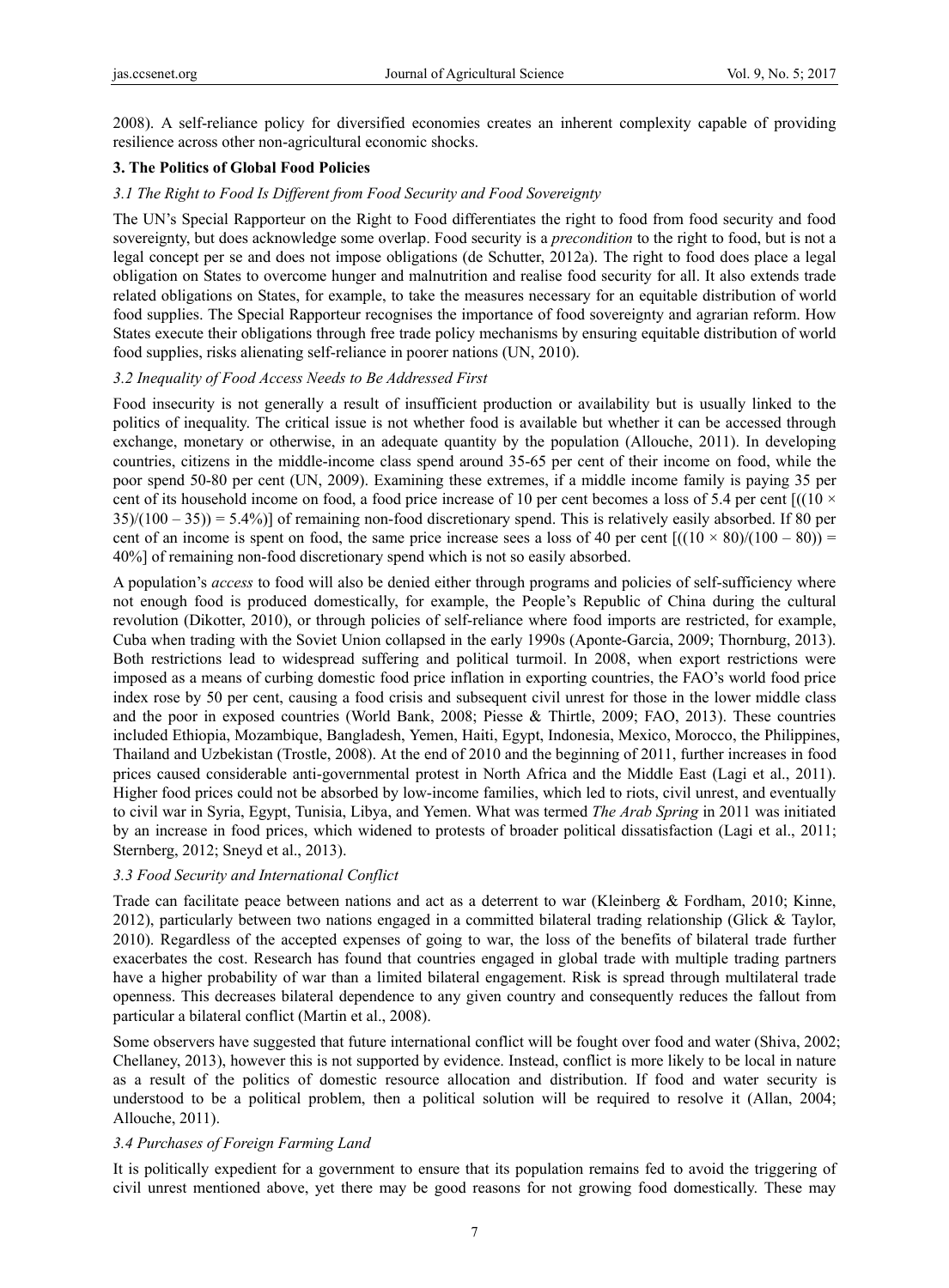include the need to maintain a comparative advantage for industrial output capacity, a lack of arable land, land use being more profitable for other purposes than for growing food, population demographics, or challenging geography and climate. Agricultural value chains have tended to concentrate returns in processing and distribution, while the risks fall mainly on primary production, acting as a disincentive for investment in agriculture. This is now changing, as raw materials from primary production are experiencing price and yield volume fluctuations. While rising food prices put pressure on governments, they also make the agricultural industry an increasingly attractive investment option (Robertson & Pinstrup-Andersen, 2010; Cotula, 2011).

To secure food supplies, some nation states are safeguarding food security by going beyond reliance on trade exchanges to owning the land on which food is produced in foreign countries, giving a greater guarantee to the line of supply. This includes control over several aspects of the supply chain, including procurement of agri-businesses, and the development of transport networks and ports (Alden, 2013; Sippel, 2015). While agricultural infrastructure development requires further investment in developing countries (Pinstrup-Andersen & Shimokawa, 2007; Nally, 2015), this activity has generated neo-colonial claims that countries as diverse as China, South Korea, Kuwait and Sweden are obtaining their own food and energy security by buying agricultural land in poorer countries, notably in Africa, to grow biofuels and food for their own domestic consumption (Mackenzie, 2008). Moving from self-sufficiency to self-reliance by importing food from a vertically integrated sovereign-owned farm abroad could create geo-political tensions (Boland, 2000; Nally, 2015).

There is not only a right to food, but proponents of food sovereignty argued that there is also a right to the land on which food can be grown (de Schutter, 2011). Direct investment in agricultural land has encouraged debate on the impacts of these investments on the environment, rights of the host nation's citizens to have access to the food grown for export, rural livelihoods, infrastructure development, internal conflict for competing resources of food production, and food sovereignty (Cotula & Vermeulen, 2009; Cotula et al., 2011; Golay & Biglino, 2013).

Trade-oriented food security is silent on issues concerning the environment, social justice and equity, educational opportunity and national self-determination. The associated legal framework focuses on private property rights (including intellectual property rights) and support mechanisms to increase agricultural productivity through the application of science and technology (Lee, 2013). There may be a role to play for organisations responsible for food security such as the FAO to create mutually agreed international criteria by which investing nations must comply when investing in agriculture abroad, backed with effective monitoring and enforcement procedures.

#### *3.5 Alternative Attempts to Participate in Food Security in Industrialised Societies*

It is not just developing nations such as Scotland and South Korea that are resisting market force economics. In the US for example, low-income communities have pursued food sovereignty frameworks under a banner of community food security and food justice to support farmers' markets. These have connected low-income consumers with African-American farmers and migrant farmers from Latin America who use agro-ecological farming methods. While this attempts to engage the community with food production, such programs have been criticised as they work within a neoliberal political economy framework to sell their produce (Anderson, 2008; Alkon & Mares, 2012; Clendenning et al., 2016).

European farmers too have struggled to shift debate to community-oriented agriculture with failures in sustainable agriculture shifting the policy objective to sustainable rural development (Hilden et al., 2012). Even with state protection to support agrarian lifestyle choices, countries are under pressure to comply with neoliberal policies to reduce agricultural subsidies, specialise production and export surpluses. This leaves little opportunity for agricultural systems in Europe that do not employ high input, high output agricultural systems to co-exist (Potter & Tilzey, 2005).

#### **4. The Revised Global Strategic Framework for Food Security and Nutrition (Framework)**

# *4.1 International Institutional Recognition for Food Sovereignty*

La Via Campesina's statement that food sovereignty is a *precondition* to genuine food security (La Via Campesina, 1996) goes further than the UN's recognition that food sovereignty is a concept that promotes an alternative model that *serves* people's rights to food. The right to adequate food is a legal concept, while food sovereignty should be understood as a political concept (Beuchelt & Virchow, 2012). Nevertheless, the food sovereignty movement is being accommodated to serve food security policy. Successive reports of the UN *Special Rapporteur on The Right to Food* have included *participation* in the food system as part of the solution to achieve food security. Food insecurity is not a case of there being insufficient food available, but rather it is an issue of resource allocation (Jackson, 1999; Ziegler, 2004; de Schutter, 2012a).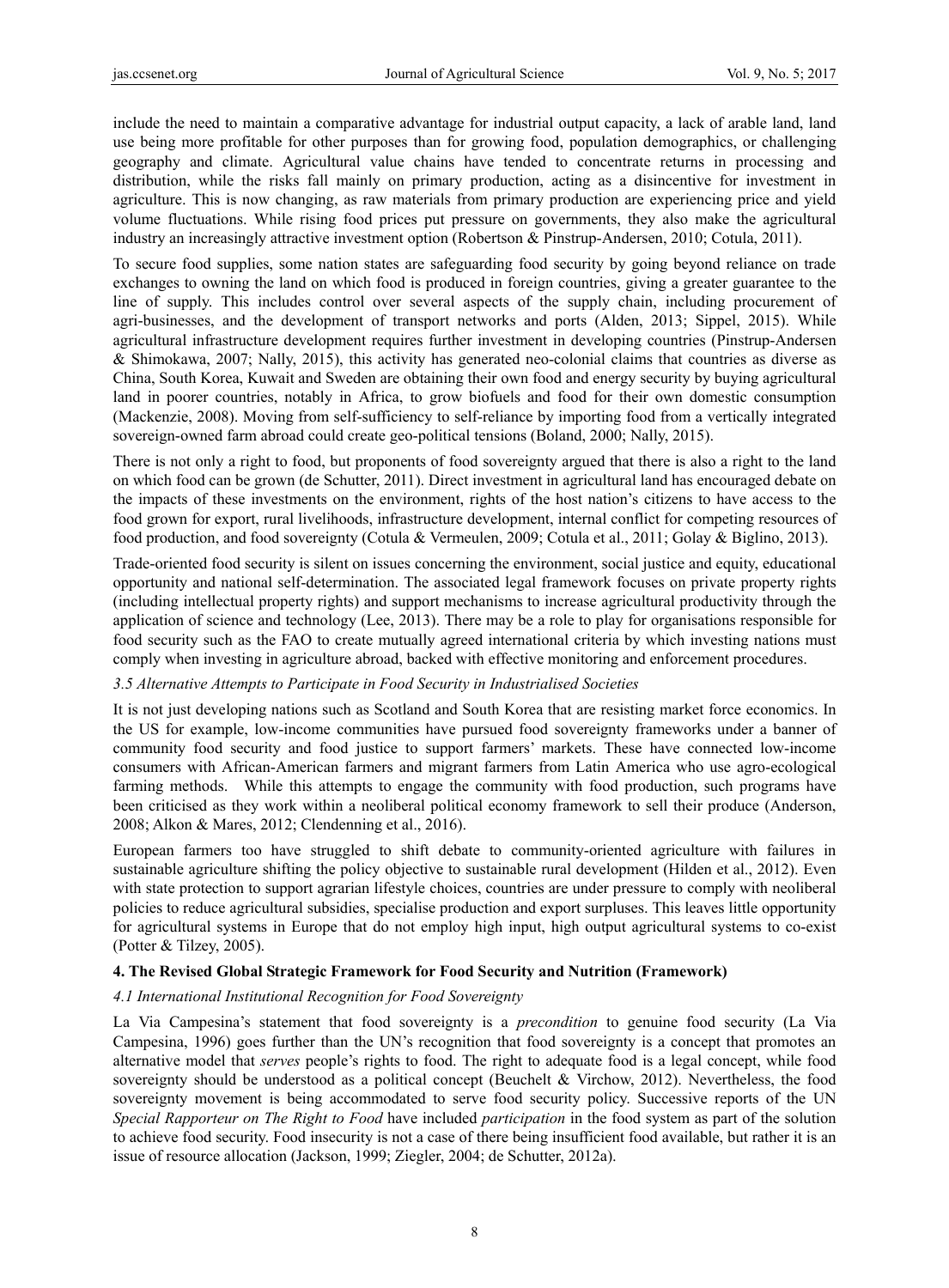The International NGO/CSO Planning Committee (IPC) for Food Sovereignty is a global network of CSOs and social movements engaged with the subject of food sovereignty. Through the World Food Summit process in 2002, the FAO has recognised the IPC as the food sovereignty movement's principal global civil society interlocutor on the initiatives and themes emerging from the process (FAO, 2005) and has included the definition of food sovereignty in its *Glossary on Right to Food* (FAO, 2009).

La Via Campesina (2013) gave considerable representation to the UN for a resolution on the promotion of the human rights of peasants and other people working in rural areas (La Via Campesina, 2009). The UN General Assembly resolved to *"establish a commitment through a process to negotiate, finalise and submit to the Human Rights Council a draft declaration on the rights of peasants"*, which gave further legitimacy to the food sovereignty movement (UN, 2016b).

## *4.2 Food Security through the "Lens" of Food Sovereignty: A New Framework*

The member bodies of the Committee for Food Security (CFS) include the main UN agencies and bodies with associated responsibility for food and nutrition security or the right to food. These are listed by de Schutter (2012b) to include the Special Rapporteur on the Right to Food, the Office of the UN High Commissioner for Human Rights, WHO, UNICEF, UNDP, and the Standing Committee on Nutrition (SCN). The membership also extends to civil society and NGOs; international agricultural research systems; the World Bank, the International Monetary Fund, regional development banks and the World Trade Organization (WTO); and the private sector and philanthropic foundations active in the area of food security. This is a diverse group with significantly different ideologies.

Following from the food sovereignty movement's influence, in 2009 the CFS agreed on an ambitious reform to the committee's vision and roles to develop a flexible framework for food security and nutrition. In order to synchronise action by the widest range of stakeholders possible, the CFS invited social movements, including the IPC and other adherents to the food sovereignty movement, to contribute to a revision of the Framework.

The Framework vision is to *strive for a world free from hunger where countries implement the voluntary guidelines for the progressive realisation of the right to adequate food in the context of national security* (CFS, 2015). Non-government actors were invited to participate autonomously in order to support their engagement with the CFS, leading to the creation of the Civil Society Mechanism (CSM) and the Private Sector Mechanism (PSM). The CFS's aspiration to be inclusive of all stakeholders and to be the leading platform for policy debate has followed its success at achieving a degree of political centrality (Brem-Wilson, 2015). Inclusion has helped the CFS to progress towards its aim of being *"the foremost inclusive international and intergovernmental platform … ensuring food security and nutrition"* (CFS, 2015).

The Framework is not a legally binding document but offers guidelines and recommendations to support international, national and local action with primary responsibility taken by national governments to own the programs to combat food insecurity and malnutrition (CSM, 2014). As a document designed to be amended as new priorities emerge, the fourth version of the Framework was published in 2015 to include a framework for investing in smallholder agriculture. The principles promoting responsible investment in agriculture and food systems recognise the vital role of smallholders and the importance of strengthening their capacity to invest (CFS, 2015).

# *4.3 Support to the Framework by Food Sovereignty Movement CSO/NGOs.*

The Framework is evidence that the principles of food sovereignty are being incorporated into global policy in an effort to achieve universal food security. The food sovereignty movement recognises this as a step forward in promoting a new model of governance on food, agriculture and nutrition (Boincean et al., 2013). The document aligns with the food sovereignty movement in that firstly the Framework is human rights based; secondly that the small landholder is central to the solution; and thirdly, the document recognises that an environment harmony exists between small landholders and their land.

What changed in the creation of the Framework was the *process* by which the Framework was achieved. An exchange of views was incorporated between the food sovereignty movement and those promoting the status quo to meet common objectives. As with any negotiation, not all food sovereignty demands were met but the response document acknowledges that the Framework, while not flawless, provides a promising start. The response strongly recommends any international initiative should be taken through the CFS as the common framework to avoid other global initiatives that may seek to support investors' rights over food rights.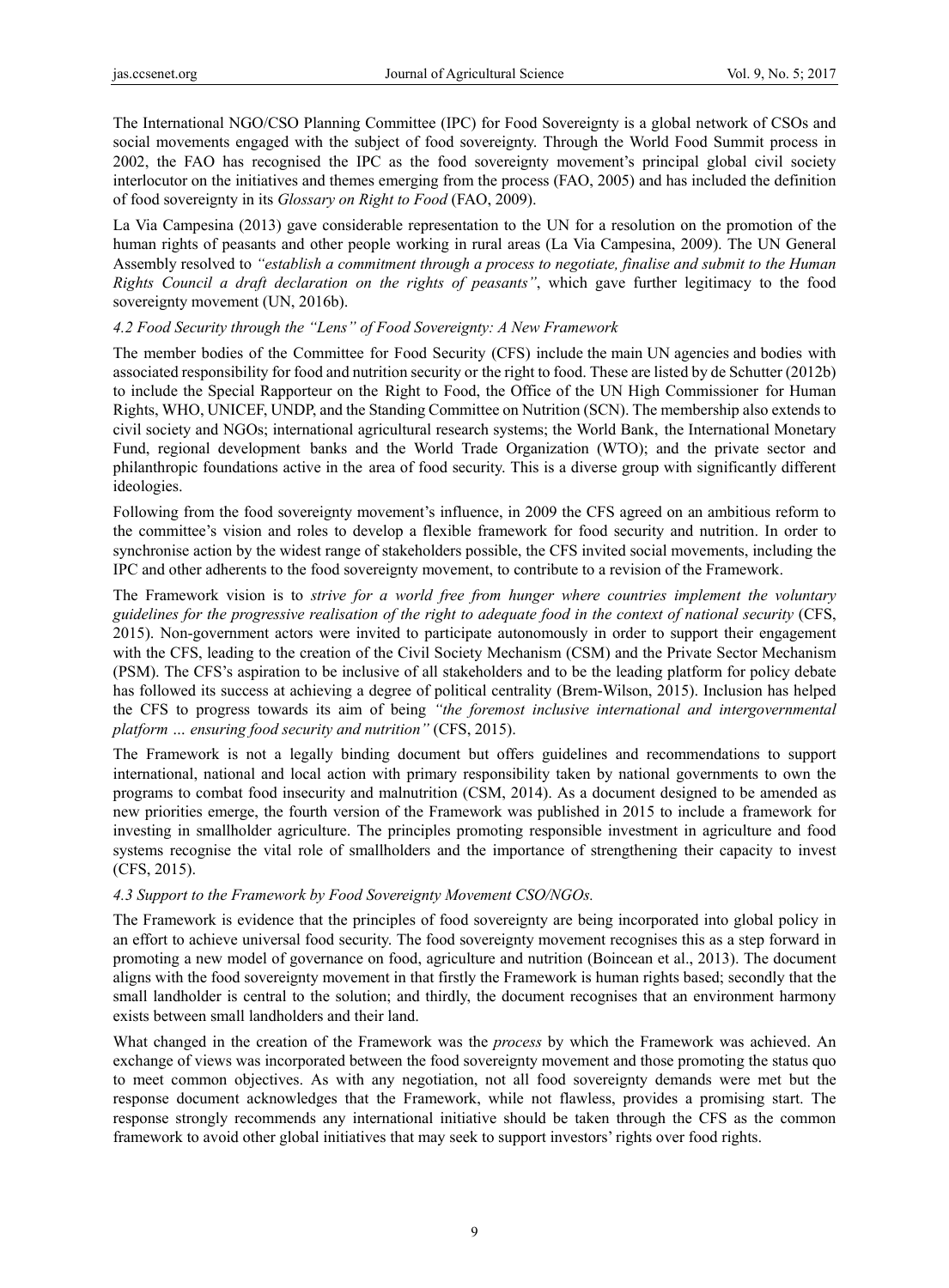## **5. Political Economy Implications of the Framework**

## *5.1 A Conflict Concerning "Rights"*

The cognitive dissonance required by international institutions in order to embrace food sovereignty concepts is a challenging departure from the decades of economic policies promoting free trade and competitive advantage. The lack of an open, non-discriminatory, equitable, distortion-free, transparent multilateral trading system that promotes agriculture and rural development in developing countries has been identified by the CFS within the Framework as one of the structural causes contributing to hunger and malnutrition (CFS, 2015). Consequently, the international trade in agriculture has become intensely distorted to meet the interests of those with power (Hawkes & Plahe, 2013).

Changing definitions of food security have supported neoliberal ideology from shifting food security at the international and national level, to households (Jarosz, 2011). The language of the CFS has transferred food security to the community level, with nation-states being held responsible for delivery of this outcome, not the free market. The potential for a disconnected ideology exists from rights associated with trade and property in conflict with the right to food. A criticism by food rights advocates is that international trade law, developed through the WTO, has ignored international human rights law (Dommen, 2002; UN, 2008). While the AoA sought to reduce agriculture trade barriers, it has provided institutional protection to the wealthiest participants in the global market, violating the right to food and failing the promise of *more for all* under policies of free trade (Hawkes & Plahe, 2013). How the trade friendly institutions such as the WTO, which is a member of the CFS, deal with this conflict remains to be observed.

# *5.2 Balancing Neoliberal Ideology*

Food sovereignty offers an alternative approach that *"puts food security first and treats trade as a means to an end, rather than as an end in itself"* (Ziegler, 2004). It is a response designed to support smallholder food producers to overcome the disadvantages inflicted by agricultural trade liberalisation policies (Cotula  $\&$ Vermeulen, 2009) and offers a practical path and an alternative framework to ending hunger, and proposes a new kind of relationship between nation-states and society (Shattuck et al., 2015) as articulated in the Framework. Without the Keynesian system of regulated markets with fixed exchanges that support price stability, liberalised free market agri-businesses and nations are in a position to produce food surpluses to control supply and demand, allowing unregulated markets to set the price. More needs to be done to remove the volatility from food prices, which have their greatest impact on the world's poor, who cannot participate in the global food system.

It is controversial to suggest policies should be considered to reintroduce trading regulations, tariffs and other market control mechanisms to stabilise food price volatility. Gross Domestic Product measures economic activity in an economy but does not measure changes in community capital; the social costs of inequality (Kubiszewski et al., 2013). Further, food security through trade is silent on ecological sensitivities or resource constraints (Lee, 2013). If the market economy has failed to deliver food security for nearly one in seven humans, a revision of the policy framework is timely.

#### *5.3 A Convergence in Governance*

Governance can be viewed as *"self-organising, inter-organisational networks that complement markets and hierarchies as governing structures for authoritatively allocating resources and exercising control and co-ordination"* (Rhodes, 1996). A recent definition for food security governance refers to the *"formal and informal interactions between public and/or private entities ultimately aiming at the realisation of food availability, food access, and food utilisation, and their stability over time"* (Candel, 2014), hinting at the complexity of the problem. The more good governance a food producing nation has over production, the more it appears to achieve higher yields without the expansion of agricultural land (Mandemaker et al., 2011), preserving a "soft" governance to reconfigure state, market, and societal relationships towards an improved environmental outcome (Brannstrom et al., 2012). Fundamental shifts to provide the option to pursue a food self-sufficiency program cannot be realised without changes being implemented at the global governance level.

The Framework provides a sound contribution to guidance on global governance; however, responsibility for program execution is to be held at the national and regional level. The Framework response document incorporates human rights based accountability and monitoring as a priority issue, holding decision-makers accountable, and allowing for stakeholder participation and engagement to strengthen support. To achieve coherence, the question is asked against each criteria, *"Are national legislation and public policies on food and agriculture in line with the Framework?"*. Where the answer is negative, action is guided to find what corrective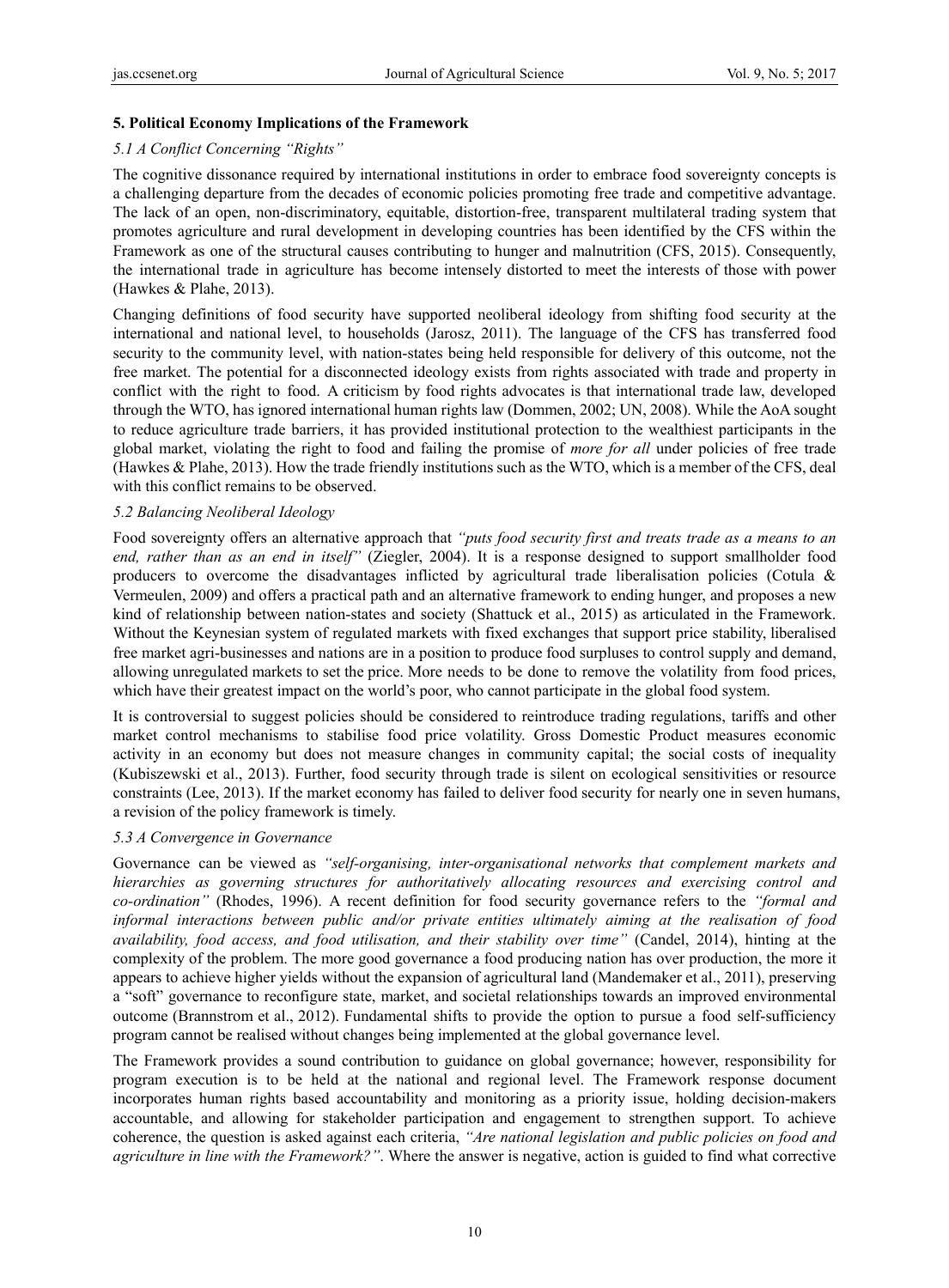measures or laws must be adopted. As national legislation and public policies are adjusted, collectively national governance can aggregate globally.

The CFS provides a platform for improved coordination, policy convergence, and collective learning. It should also promote accountability based on common indicators to monitor progress towards agreed upon objectives and actions (De Schutter, 2012b). The Framework has provided scope for the principles of the food sovereignty movement to be a catalyst to achieve the outcome of food and nutrition security. With its diverse membership base stretching from the WTO, the World Bank and various UN humanitarian organisations, the CFS has the opportunity to reset and deliver an international food trading regime which can provide global access to food, *and* provide some protection to the more than one billion small-scale farmers, pastoralists and artisanal fishermen and women who grow, collect and harvest most of the food in the world. The FAO is the suitable institution to monitor and identify where and why progress is not being made against criteria in the Framework.

#### **6. Conclusion**

Free markets are an attempt to balance supply and demand across national borders (Godfray et al., 2010). Neoliberal trade policies have capitalised on the opportunities presented by comparative advantage and have contributed to a significant increase in total global output. Yet poorer nations with few prospects to compete internationally have been at a disadvantage when exposed to the price variations of agricultural exchange, thus risking their ability to achieve food security (Pinstrup-Andersen, 2009). The outcome is that the poorest nations are the most vulnerable to food price fluctuations as they have the least influence on market variability (Anderson, 2009).

Food security implies the *rights* of the individual at the household level to have *access* to food but fails to guide *how* food is produced or from *where* it is sourced. Food sovereignty implies the *rights* of the individual *to participate* in the food production system. It does not replace food security, which is a clear framework to develop policy, and does not directly address the structural causes of poverty, hunger and malnutrition.

Process is determined from policy. The philosophy of food sovereignty to achieve food security has been incorporated into the Framework, giving guidance for governance to solve complex local problems. Where local needs are met across the world, validity is given to the global process (Desmarais, 2007). The international multilateral trade system will require further revision of international institutional ideology and policy to support national programs aligning counteracting messages and conflicting values in food system governance (Hospes, 2014). In order to deliver on the right to food to the rural poor, these policy revisions will need to support a right to participate in the food system, give access to land to grow food, and provide the opportunity for self-determination for rural communities. Resolving rights associated with trade and property laws when in conflict with humanitarian rights laws will pose an interesting challenge for international bodies.

The noble goal remains to ensure sufficient access to food for all. It remains unclear whether food sovereignty will contribute to worldwide food security and poverty reduction or whether it will simply lead to a shift in the population groups affected (Beuchelt & Virchow, 2012). Nevertheless, the Framework is an attempt to incorporate community-led agricultural autonomy as part of the solution to achieve greater food security and nutrition for all people, no matter the wealth of their nation or an individual's economic circumstances.

#### **References**

- Alden, C. (2013). China and the long march into African agriculture. *Cahiers Agricultures, 22*(1), 16-21. https://doi.org/10.1684/agr.2012.0600
- Alkon, A. H., & Mares, T. M. (2012). Food sovereignty in US food movements: Radical visions and neoliberal constraints. *Agricultural Human Values, 29*(3), 347-357. https://doi.org/10.1007/s10460-012-9356-z
- Allan, T. (2004). Why no Middle East water wars: Global solutions to local deficits? *Water in the Middle East and North Africa: Protection and Management* (pp. 111-125). Conference Paper: Symposium on Water of the Middle East and North.
- Allouche, J. (2011). The sustainability and resilience of global water and food systems: Political analysis of the interplay between security, resource scarcity, political systems and global trade. *Food Policy, 36*(S1), S3-S8. https://doi.org/10.1016/j.foodpol.2010.11.013
- Altieri, M. A., Funes-Monzote, F. R., & Petersen, P. (2012). Agroecologically efficient agricultural systems for smallholder farmers: contributions to food sovereignty. *Agronomy for Sustainable Development, 32*(1), 1-13. https://doi.org/10.1007/s13593-011-0065-6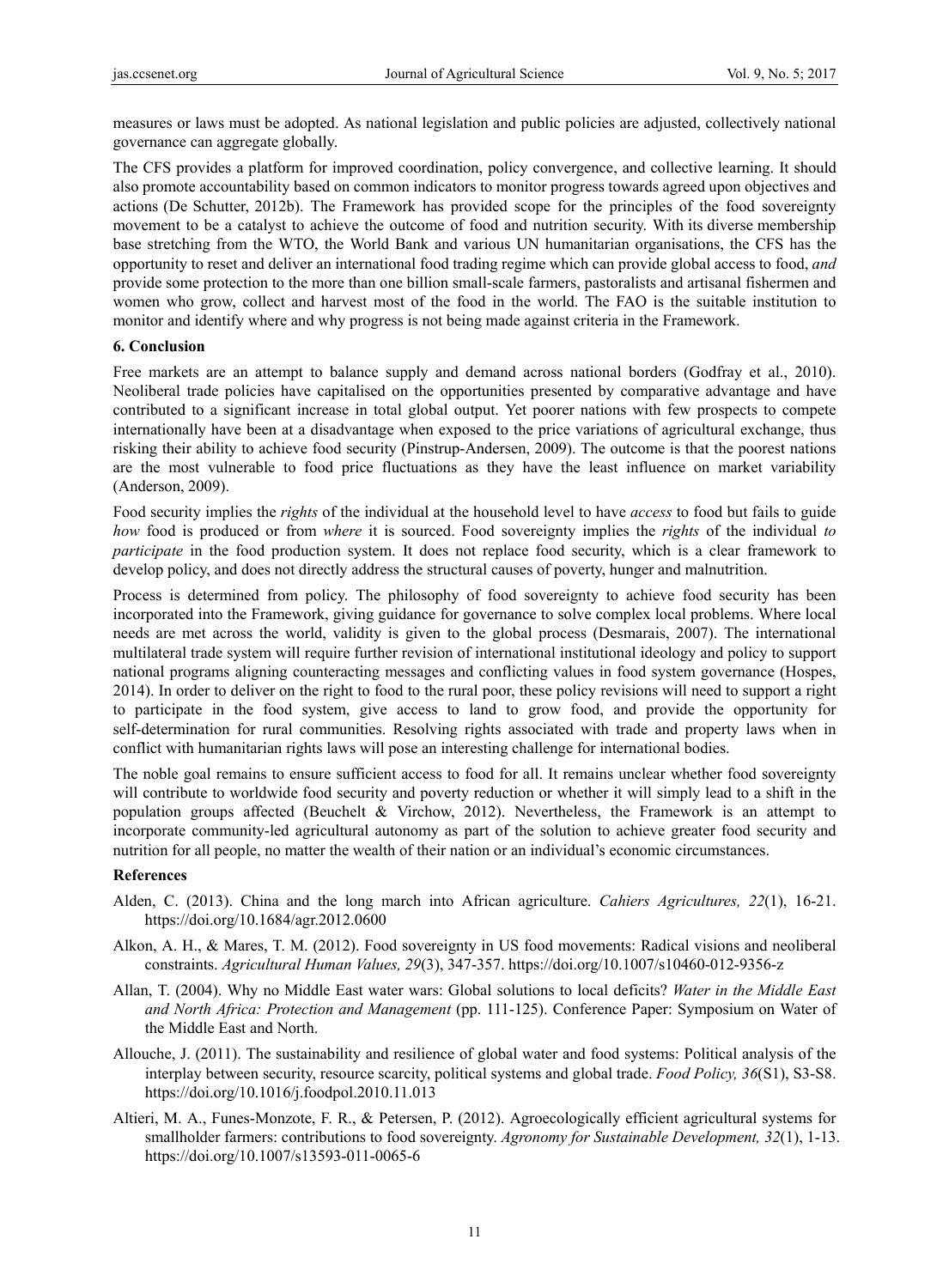- Anderson, K. (Ed.). (2009). *Distortions to Agriculture Incentives, A Global Perspective 1955-2007*. Palgrave Macmillan, London.
- Anderson, M. (2008). Rights-based food systems and the goals of food systems reform. *Agriculture and Human Values, 25*(4), 593-608. https://doi.org/10.1007/s10460-008-9151-z
- Bailey, R. (2011). *Growing a better future: Food justice in a resource constrained world*. Oxfam Report, Resource document. Oxfam. Retrieved July 5, 2016, from http://www.oxfam.org/en/grow/reports/growingbetter-future/2-age-crisis-skewed-and-failing-system/22-sustainable-production-chall
- Bates, W. (2009). Gross national happiness. *Asian-Pacific Economic Literature, 23*(2), 1-16. https://doi.org/ 10.1111/j.1467-8411.2009.01235.x
- Beghin, J. C., Bureau, J. C., & Park, S. J. (2003). Food Security and Agricultural Protection in South Korea. *American Journal of Agricultural Economics, 85*(3), 618-632. https://doi.org/10.1111/1467-8276.00460
- Beuchelt, T. D., & Virchow, D. (2012). Food sovereignty or the human right to adequate food: Which concept serves better as international development policy for global hunger and poverty reduction? *Agricultural Human Values, 29*(2), 259-273. https://doi.org/10.1007/s10460-012-9355-0
- Biesalski, H. K. (2013). *Hidden Hunger*. Springer-Verlag, Berlin, Germany.
- Boincean, S., Ferrante, A., Henriques, G., Landívar, N., Longley, S., & Wolpold-Bosien, M. (2013). *Using the Global Strategic Framework for Food Security and Nutrition to Promote and Defend the People's Right to Adequate Food: A Manual for Social Movements and Civil Society Organisations*. Resource document. La Via Campesina, Jakarta, Indonesia. Retrieved July 5, 2016, from http://viacampesina.org/downloads/pdf/ en/GSF-Manual\_en.pdf
- Boland, A. (2000). Feeding fears: Competing discourses of interdependency, sovereignty, and China's food security. *Political Geography, 19*(1), 55-76. https://doi.org/10.1016/S0962-6298(99)00035-9
- Boyer, J. (2010). Food security, food sovereignty, and local challenges for transnational agrarian movements: The Honduras case. *The Journal of Peasant Studies, 37*(2), 319-351. https://doi.org/10.1080/030661 51003594997
- Brannstrom, C., Rausch, L., Brown, J. C., de Andrade, R. M. T., & Miccolis, A. (2012). Compliance and market exclusion in Brazilian agriculture: Analysis and implications for "soft" governance. *Land Use Policy, 29*(2), 357-366. https://doi.org/10.1016/j.landusepol.2011.07.006
- Brem-Wilson, J. (2015). Towards food sovereignty: Interrogating peasant voice in the United Nations Committee on World Food Security. *The Journal of Peasant Studies, 42*(1), 73-95. https://doi.org/10.1080/03066150. 2014.968143
- Brewster, R. (2011). The Remedy Gap: Institutional Design, Retaliation and Trade Law Enforcement. *George Washington Law Review, 80*(1), 102-158.
- Brooks, S. J. (2013). Avoiding the Limits to Growth: Gross National Happiness in Bhutan as a Model for Sustainable Development. *Sustainability, 5*(9), 3640-3664. https://doi.org/10.3390/su5093640
- Bunnag, A. (2013). Sustainable Economic Development in Thailand. *International Journal of Social Science and Humanity, 3*(1), 39-42. https://doi.org/10.7763/IJSSH.2013.V3.190
- Burdock, R. P., & Crawford, J. W. (2012). The challenge to modelling system interdependency across the natural environment and agriculture. *Management of Environmental Quality, An International Journal, 23*(5). https://doi.org/10.1108/14777831211255105
- Candel, J. J. L. (2014). Food Security Governance: A systemic literature review. *Food Security, 6*(4), 585-601. https://doi.org/10.1007/s12571-014-0364-2
- CFS. (2015). *Global Strategic Framework for Food Security and Nutrition*. Resource document. Committee for Food Security of the Food and Agriculture Organisation. Retrieved April 8, 2016, from http://www.fao.org/fileadmin/templates/cfs/Docs1516/OEWG\_GSF/CFS\_GSF\_2015\_en.pdf
- Chellaney, B. (2013). *Water, Peace, and War: Confronting the Global Water Crisis*. Rowman & Littlefield Publisher, Inc. Maryland, USA.
- Clendenning, J., Dressler, W. H., & Richards, C. (2016). Food justice or food sovereignty? Understanding the rise of urban food movements in the USA. *Agriculture and Human Values, 33*(1), 165-177. https://doi.org/10.1007/s10460-015-9625-8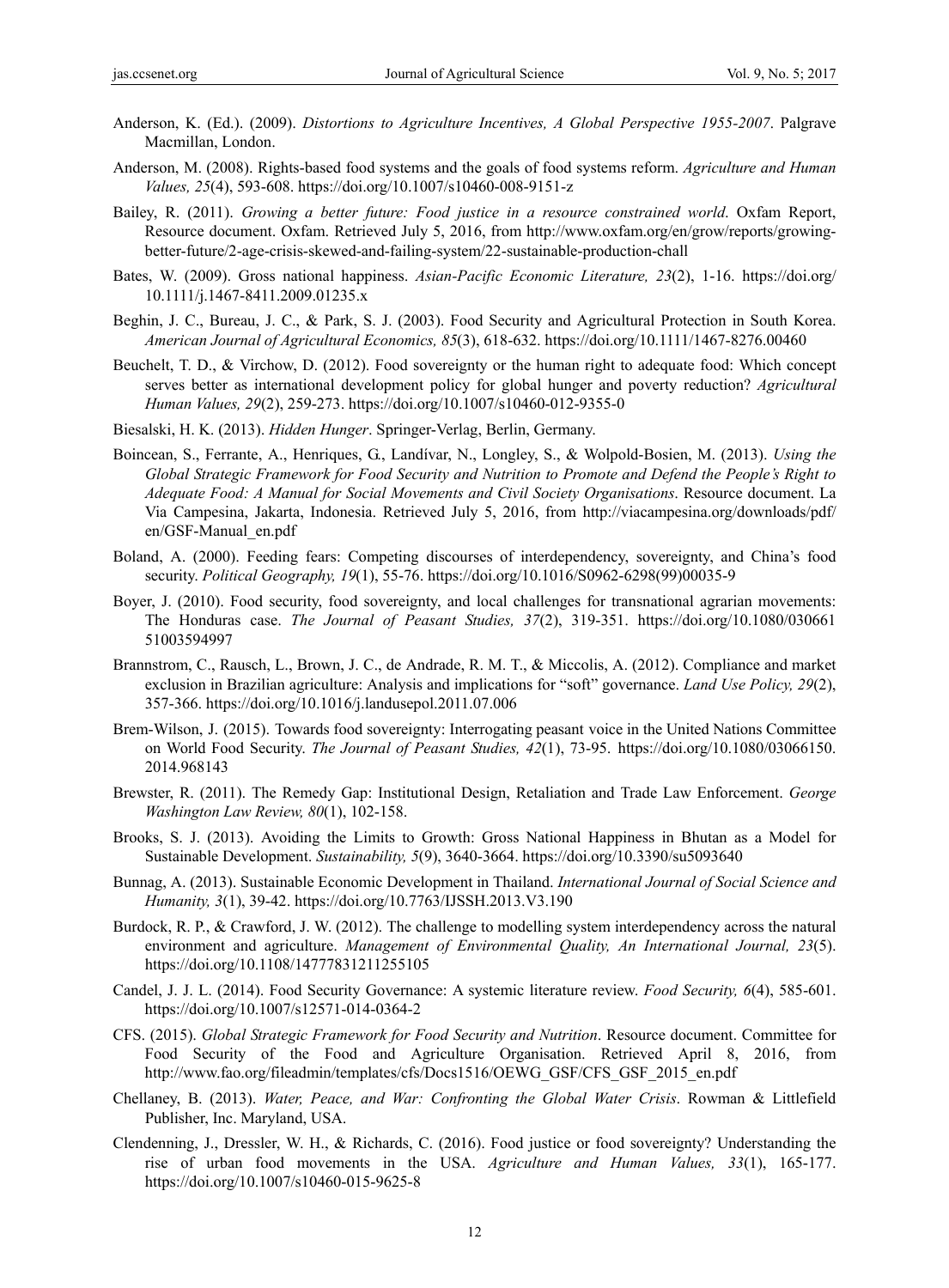Clunies-Ross, T., & Hildyard, N. (2009). *The Politics of Industrial Agriculture*. Earthscan, Canada.

- Cotula, L., & Vermeulen, S. (2009). Deal or no deal: The outlook for agricultural land investment in Africa. *International Affairs, 85*(6), 1233-1247.
- Cotula, L., Vermeulen, S., Mathieu, P., & Toulmin, C. (2011). Agricultural investment and international land deals: Evidence from a multi-country study in Africa. *Food Security, 3*(S1), S99-S113. https://doi.org/10.1007/s12571-010-0096-x
- CSM. (2016). *Civil Society Mechanism*. International Food Security and Nutrition website. Resource document. Civil Society Mechanism for relations to the UN Committee on World Food Security. Retrieved July 5, 2016, from http://www.csm4cfs.org
- de Schutter, O. (2011). The Green Rush: The Global Race for Farmland and the Rights of Land Users. *Harvard International Law Journal, 52*(2), 503-559.
- de Schutter, O. (2012a). *The Rights Revolution: Implementing the right to food in Latin America and the Caribbean*. Resource document. United Nations Special Rapporteur on the Right to Food. Retrieved April 4, 2016, from http://www.srfood.org/images/stories/pdf/otherdocuments/note06-septembre2012-en-v2.pdf
- de Schutter, O. (2012b). Reshaping Global Governance: The Case of the Right to Food. *Global Policy, 3*(4), 480-483. https://doi.org/10.1111/j.1758-5899.2012.00203.x
- Deb, U. K., Hossain, M., & Jones, S. (2009). *Rethinking Food Security Strategy: Self-sufficiency or Self-reliance*. UK Department for International Development, Dhaka, Bangladesh, Resource document. Bangladesh Rural Advancement Committee. Retrieved May 23, 2016, from http://research.brac.net/publications/monograph \_dfid3.pdf
- Desmarais, A. (2007). *La Via Campesina: Globalization and the power of peasants*. Halifax and London: Fernwood Publishing and Pluto Press.
- Dikotter, F. (2010). *Mao's Great Famine: The History of China's Most Devastating Catastrophe, 1958-62*. Bloomsbury, UK.
- Dogliotti, S., Giller, K. E., & Van Ittersum, M. K. (2014). Achieving global food security whilst reconciling demands on the environment: Report of the First International Conference on Global Food Security. *Food Security, 6*(2), 299-302. https://doi.org/10.1007/s12571-014-0334-8
- Dommen, C. (2002). Raising human rights concerns in the World Trade Organization: Actors, processes and possible strategies. *Human Rights Quarterly, 24*(1), 1-50.
- Dupraz, C., & Postolle, A. (2013). Food sovereignty and agricultural trade policy commitments: How much leeway do West African nations have? *Food Policy, 38*, 115-125. https://doi.org/10.1016/ j.foodpol.2012.11.005
- EESC. (2012). *EESC and Latin America*. Resource document. European Economic and Social Committee Brussels. Retrieved May 23, 2016, from http://www.eesc.europa.eu/resources/docs/eesc-2011-70-en.pdf
- FAO. (1996). *World Food Summit, Rome Declaration on World Food Security*. Resource document. Food and Agriculture Organisation. Retrieved March 24, 2016, from http://www.fao.org/docrep/003/w3613e/ w3613e00.htm
- FAO. (2002). *Food Security: Concepts and Measurement*. *Trade Reforms and Food Security: Conceptualizing the Linkages*. Resource document. Food and Agriculture Organisation. Retrieved May 23, 2016, from http://ieham.org/html/docs/food\_security\_concepts\_and\_measurement.pdf
- FAO. (2005). The State of Food and Agriculture: Agricultural Trade and Poverty Can Trade Work for the Poor? *FAO Agriculture Series No. 36*. Rome, Italy.
- FAO. (2008). F*AO/WFP Special Report: Crop and Food Supply Assessment Mission to Bangladesh*. Resource document. Food and Agriculture Organisation. Retrieved May 23, 2016, from ftp://ftp.fao.org/docrep/fao/011/ai472e/ai472e00.pdf
- FAO. (2009). *Glossary on Right to Food* (p. 26). Resource document. Food and Agriculture Organisation. Retrieved May 23, 2016, from http://www.fao.org/fileadmin/templates/righttofood/documents/RTF\_ publications/glossary.pdf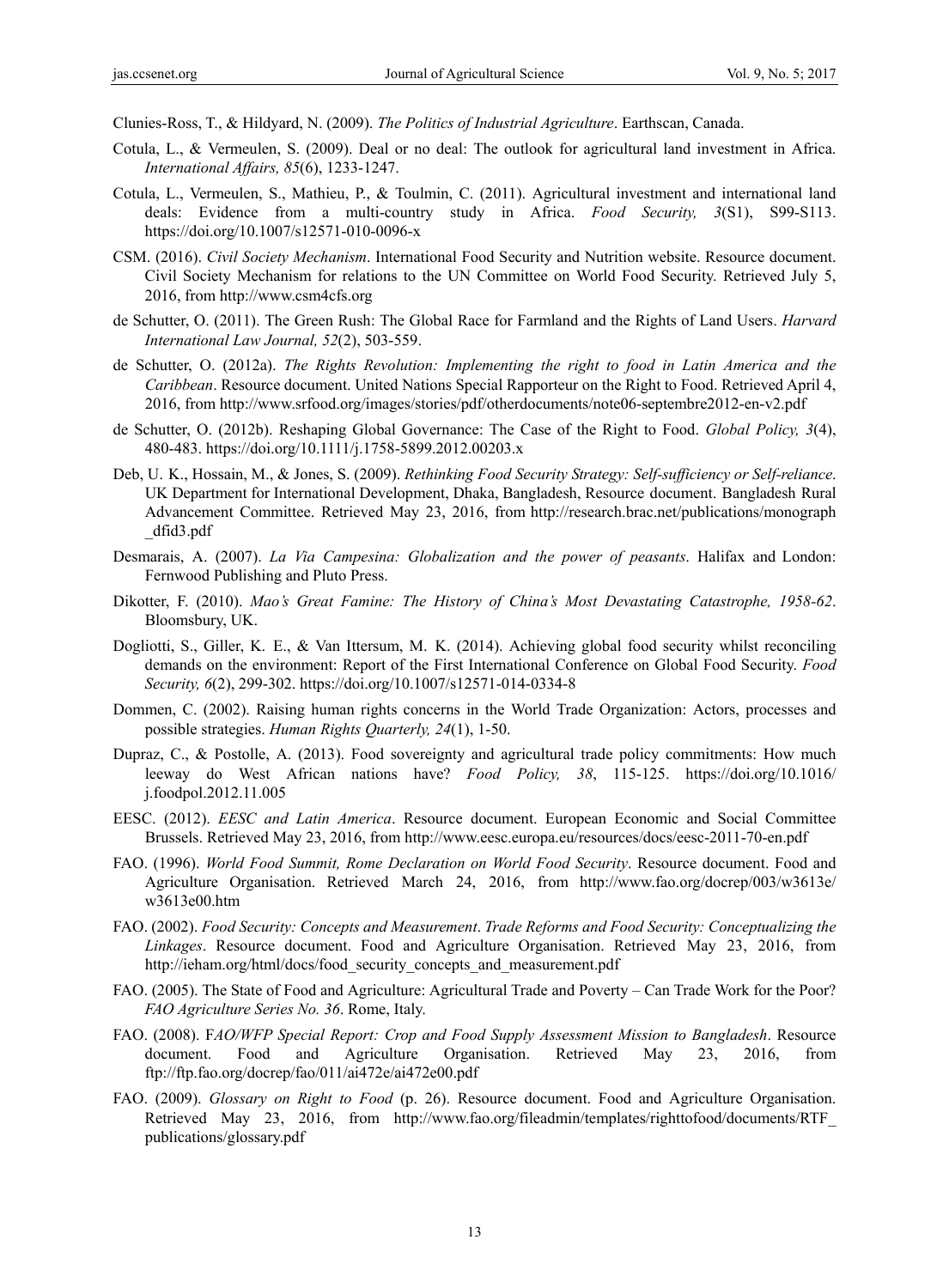- FAO. (2011). *Global Food Losses and Food Waste: Extent, Causes and Prevention*. Food and Agriculture Organization of the United Nations, Rome. Executive Summary. Resource document. Food and Agriculture Organisation. Retrieved July 5, 2016, from http://www.fao.org/docrep/014/mb060e/mb060e00.pdf
- FAO. (2013). *The State of Food Insecurity in the World 2013: The multiple dimensions of food security*. Food and Agriculture Organization of the United Nations, Rome. Resource document. Food and Agriculture Organisation. Retrieved July 5, 2016, from http://www.fao.org/docrep/018/i3434e/i3434e00.htm
- FAO. (2017). *GIEWS Global Information and Early Warning System*. Country Briefs Saudi Arabia, Refrence date 23 February 2017. Retrieved March 17, 2017, from http://www.fao.org/giews/countrybrief/country.jsp? code=SAU
- Franco, M., Ordunez, P., Caballero, B., & Cooper, R. S. (2008). Obesity reduction and its possible consequences: What can we learn from Cuba's Special Period? *Canadian Medical Association Journal, 178*(8). https://doi.org/10.1503/cmaj.071677
- Fullbrook, D. (2010). Food as Security. *Food Security, 2*(1), 5-20. https://doi.org/10.1007/s12571-009-0050-y
- Funes, F., Garcia, L., Bourque, M., Perez, N., & Rosset, P. (2001). *Sustainable Agriculture and Resistance: Transforming Food Production in Cuba*. First Books First, Oakland California, USA.
- Funk, C. C., & Brown, M. E. (2009). Declining global per capita agricultural production and warming oceans threaten food security. *Food Security, 1*(3), 271-289. https://doi.org/10.1007/s12571-009-0026-y
- Glick, R., & Taylor, A. M. (2010). Collateral Damage: Trade Disruption and the Economic Impact of War. *Review of Economics and Statistics, 92*(1), 102-127. https://doi.org/10.1162/rest.2009.12023
- Global Food Security Cluster. (2016). *Global Food Cluster Annual Report 2015*. Retrieved April 8, 2016, from http://fscluster.org/sites/default/files/gfsc\_2015\_annual\_report.pdf
- Godfray, H. C. J., Beddington, J. R., Crute, I. R., Haddad, L., Lawrence, D., Muir, J. F., ... Toulmin, C. (2010). Food Security: The Challenge of Feeding 9 Billion People. *Science, 327*, 812-818. https://doi.org/10.1126/ science.1185383
- Golay, C., & Biglino, I. (2013). Human Rights Responses to Land Grabbing: A right to food perspective. *Third World Quarterly, 34*(9)(SI), 1630-1650. https://doi.org/10.1080/01436597.2013.843853
- Harvey, D. (2007). *A Brief History of Neoliberalism*. Oxford University Press, New York.
- Haugen, H. M. (2009). Food sovereignty An appropriate approach to the right to food? *Nordic Journal of International Law, 78*(3), 263-292. https://doi.org/10.1163/090273509X12448190941048
- Hawkes, S., & Plahe, J. K. (2013). Worlds apart: The WTO's Agreement on Agriculture and the right to food in developing countries. *International Political Science Review, 34*(1), 21-38. https://doi.org/10.1177/ 0192512112445238
- Headey, D., & Ecker, O. (2013). Rethinking the measurement of food security: From first principles to best practice. *Food Security, 5*(3), 327-343. https://doi.org/10.1007/s12571-013-0253-0
- Hilden, M., Jokinen, P., & Aakkula, J. (2012). The Sustainability of Agriculture in a Northern Industrialized Country-From Controlling Nature to Rural Development. *Sustainability, 4*(12), 3387-3403. https://doi.org/10.3390/su4123387
- Hospes, O. (2014). Food sovereignty: The debate, the deadlock, and the suggested detour. *Agriculture and Human Values, 31*(1), 119-130. https://doi.org/10.1007/s10460-013-9449-3
- Ingram, J. (2011). A food systems approach to researching food security and its interactions with global environmental change. *Food Security, 3*(4), 417-431. https://doi.org/10.1007/s12571-011-0149-9
- IPCC. (2014). *Rural Areas in Climate Change 2014 Impacts, Adaption and Vulnerability* (5th Assessment, Chapter 9). Intergovernmental Panel on Climate Change. Retrieved July 5, 2016, from http://www.ipcc.ch/pdf/assessment-report/ar5/wg2/WGIIAR5-Chap9\_FINAL.pdf
- Jackson, B. (1999). *Poverty and the Planet*. World Development Movement, Penguin Books. St Ives, UK.
- Jarosz, L. (2011). Defining World Hunger Scale and Neoliberal Ideology in International Food Security Policy Discourse. *Food Culture and Society, 14*(1), 117-139. https://doi.org/0.2752/175174411X12810842291308
- Khouri, N., Shideed, K., & Kherallah, M. (2011). Food security: Perspectives from the Arab World. *Food Security, 3*(1), S1-S6. https://doi.org/10.1007/s12571-010-0101-4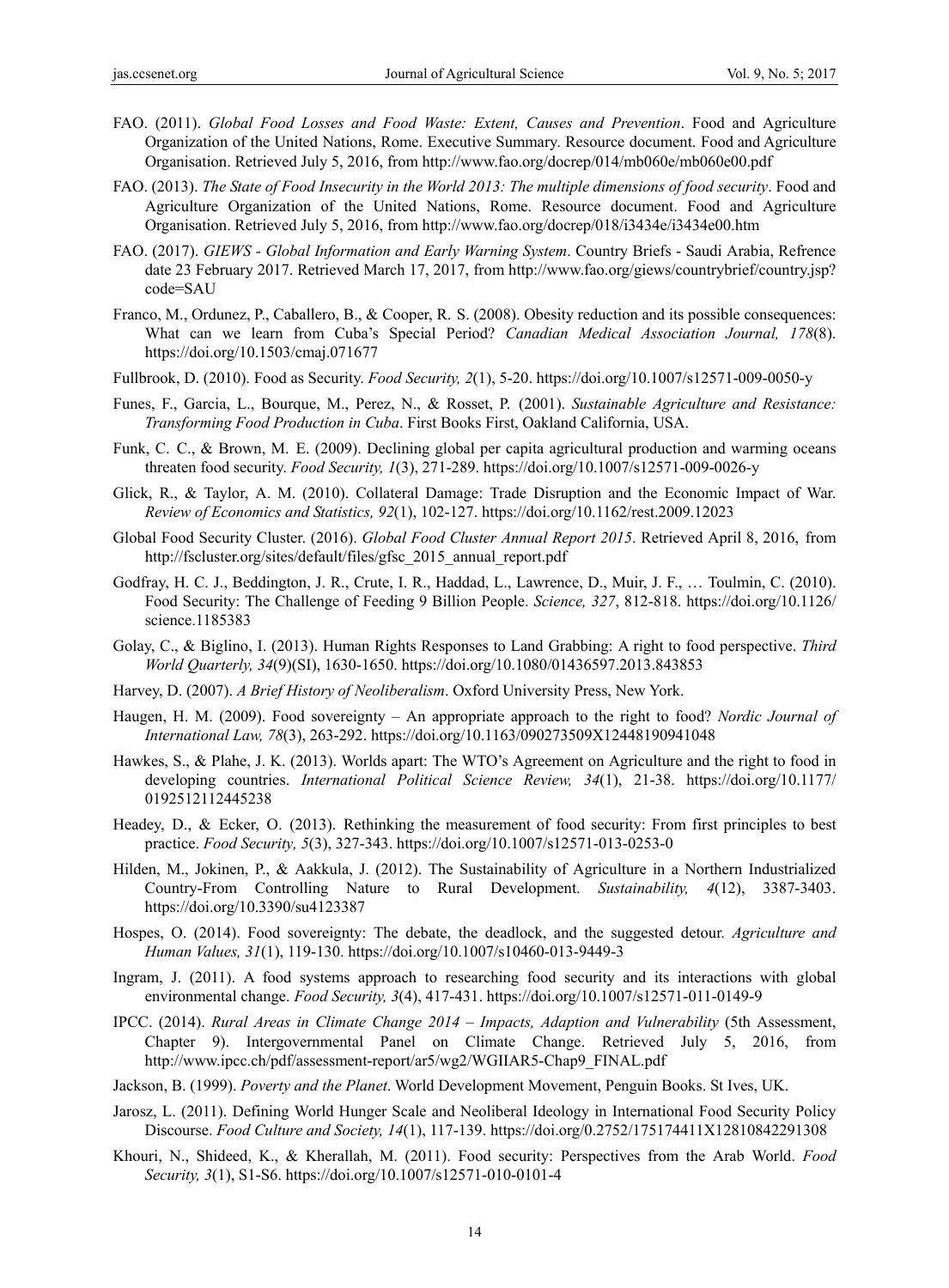- Kim, M. O., & Jaffe, S. (2010). *The New Korea: An Inside Look at South Korea's Economic Rise*. AMACOM, New York, USA.
- Kinne, B. J. (2012). Multilateral Trade and Militarized Conflict: Centrality, Openness, and Asymmetry in the Global Trade Network. *Journal of Politics, 74*(1), 308-322. https://doi.org/10.1017/S002238161100137X
- Kleinberg, K. B., & Fordham, B. O. (2010). Trade and Foreign Policy Attitudes. *Journal of Conflict Resolution, 54*(5), 687-714. https://doi.org/10.1177/0022002710364128
- Koning, N. B. J., Van Ittersum, M. K., Becx, G. A., van Boekel, M. A. J. S., Brandenburg, W. A., van Den Broek, J. A., … Smies, M. (2008). Long-term global availability of food: Continued abundance or new scarcity? *NJAS – Wageningen Journal of Life Sciences, 55*(3), 229-292. https://doi.org/10.1016/s1573-5214(08)80001-2
- Koning, N., & Van Ittersum, M. K. (2009). Will the world have enough to eat? *Current Opinion in Environmental Sustainability, 1*(1), 77-82. https://doi.org/10.1016/j.cosust.2009.07.005
- Kubiszewski, I., Costanza, R., Franco, C., Lawn, P., Talberth, J., Jackson, T., & Aylmer, C. (2013). Beyond GDP: Measuring and achieving global genuine progress. *Ecological Economics, 93*, 57-68. https://doi.org/ 10.1016/j.ecolecon.2013.04.019
- La Via Campesina. (1996). *The Right to Produce and Access to Land*. Resource document. La Via Campesina. Retrieved March 23, 2016, from http://www.fao.org/fileadmin/templates/cfs/Docs1213/gsf/GSF\_Version\_ 2\_EN.pdf
- La Via Campesina. (2009). *Declaration of Rights of Peasants Women and Men*. Resource document. La Via Campesina. Retrieved March 22, 2016, from http://viacampesina.net/downloads/PDF/EN-3.pdf
- La Via Campesina. (2013). *Annual Report 2013*. Resource document. La Via Campesina. Retrieved April 11, 2016, from http://viacampesina.org/downloads/pdf/en/EN-annual-report-2013.pdf
- La Via Campesina. (2014). Resource document. La Via Campesina. Retrieved March 25, 2016, from http://viacampesina.org/en
- Lagi, M., Bertrand, K. Z., & Bar-Yam, Y. (2011). *The food crisis and political instability in North Africa and the Middle East*. arXiv:1108.2455v1 [physics.soc-ph], August 11, 2011. Retrieved April 8, 2016, from http://arxiv.org/pdf/1108.2455.pdf
- Lal, R. (2013). Enhancing ecosystem services with no-til. *Renewable Agriculture and Food Systems, 28*(2), 102-114. https://doi.org/10.1017/S1742170512000452
- Lee, R. P. (2013). The politics of international agri-food policy: Discourses on food security and food sovereignty. *Environmental Politics, 22*(2), 216-234. https://doi.org/10.1080/09644016.2012.730266
- Leopold, A. (1949). *A Sand County Almanac*. Oxford University Press, UK.
- Lobell, D. B., Cassman, K. G., & Field, C. B. (2009). Crop yield gaps: Their importance, magnitudes, and causes. *Annual Review of Environment and Resources, 34*, 179-204. https://doi.org/10.1146/annurev.environ. 041008.093740
- Luan, Y. B., Cui, X. F., & Ferrat, M. (2012). Historical trends of self-sufficiency in Africa. *Food Security, 5*(3), 393-405. https://doi.org/10.1007/s12571-013-0260-1
- Mackenzie, D. (2008). Rich Countries carry out ''21st Century Land Grab''. *New Scientist, 200*(2685), 8-9.
- Malezieux, E. (2012). Designing cropping systems from nature. *Agronomy for Sustainable Development, 32*(1), 15-29. https://doi.org/10.1007/s 13593-011-0027-z
- Mandemaker, M., Bakker, M., & Stoorvogel, J. (2011). The Role of Governance in Agricultural Expansion and Intensification: A Global Study of Arable Agriculture. *Ecology and Society, 16*(2). https://doi.org/10.5751/ ES-04142-160208
- Martin, P., Mayer, T., & Thoenig, M. (2008). Make trade not war? *Review of Economic Studies, 75*(3), 865-900. https://doi.org/10.1111/j.1467-937X.2008.00492.x
- Maxwell, D., & Parker, J. (2012). Coordination in food security crises: A stakeholder analysis of the challenges facing the global food security cluster. *Food Security, 4*(1), 25-40. https://doi.org/10.1007/s12571-012- 0166-3
- McKibben, B. (2007). *Deep Economy: The Wealth of Communities and the Durable Future*. Oneworld Publications, Oxford, UK.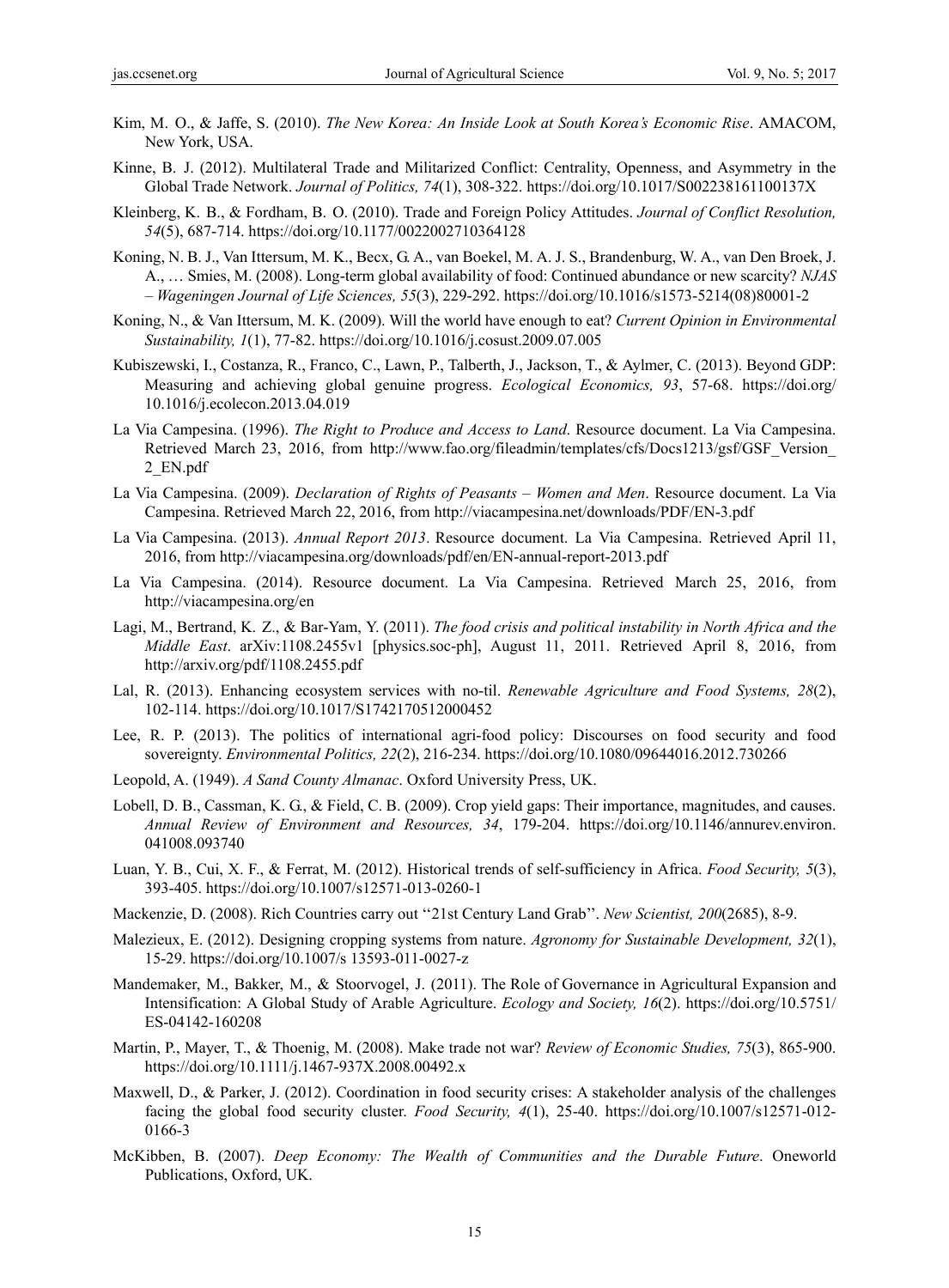- McMichael, P. (2009). A food regime genealogy. *Journal of Peasant Studies, 36*(1), 139-169. https://doi.org/10.1080/03066150902820354
- Miller, J., & Roots, J. (2012). Changes in Australian agriculture and land use: implications for future food security. *International Journal of Agricultural Sustainability, 10*(1), 25-39. https://doi.org/10.1080/ 14735903.2012.646731
- Montgomery, D. R. (2007). Soil erosion and agricultural sustainability. *Proceedings of the National Academy of Sciences, 4*(33), 13268-13272. https://doi.org/10.1073/pnas.o611508104
- Mulvany, P. (2005). Preface to Windfuhr, M., & Jonsen, J. (2005). *Food Sovereignty: Towards Democracy in Localised Food System*. ITDG Publishing, Chippenday, Wilshire, UK.
- Nally, D. (2015). Governing precarious lives: Land grabbing, geo-politics and "food security". *Geographical Journal, 181*(4), 340-349. https://doi.org/10.1111/geoj.12063
- NGO/CSO. (2007). *Forum for Food Sovereignty, 2007 Declaration of Nye-le-ni. February 27, 2007*. Resource document. Nye-le-ni Village, Se-lingue, Mali. Retrieved May 23, 2016, from http://www.nyeleni.org/ IMG/pdf/DeclNyeleni-en.pdf
- Noy, D. (2011). Thailand's Sufficiency Economy: Origins and Comparisons with Other Systems of Religious Economics. *Social Compass, 58*(4), 593-610. https://doi.org/10.1777/0037768611423467
- OECD. (2014). *The Organisation for Economic Development, Trade and Agricultural Development, Trade Liberalisation*. Resource document. Organisation for Economic Co-Operation and Development. Retrieved April 14, 2016, from http://www.oecd.org/tad/tradeliberalisation.htm
- Patel, R. (2012). What does food sovereignty look like? *Journal of Peasant Studies, 36*(3), 663-706. https://doi.org/10.1080/03066150903143079
- Pinstrup-Andersen P., & Shimokawa, S. (2007). Rural Infrastructure and Agricultural Development. In F. Bourguignon & B. Pleskovic (Eds.), *Annual World Bank Conference on Development Economics Global: Rethinking Infrastructure for Development* (pp. 175-203). World Bank, Washington DC, USA.
- Pinstrup-Andersen, P. (2009). Food security: Definition and measurement. *Food Security, 1*, 5-7. https://doi.org/10.1007/s12571-008-0002-y
- Pinstrup-Andersen, P., & Watson, D. D. (2011). *Food Policy for Developing Countries: The Role of Government in Global, National and Local Food Systems*. Cornell University Press, Ithaca and London.
- Pollan, M. (2006). *The Omnivore's Dilemma: A Natural History of Four Meals*. The Penguin Press, New York, USA.
- Postolle, A., & Bendjebbar, P. (2012). Food sovereignty and the right to adequate food supply: For an overhaul of food security policies. *Cahiers Agricultures, 21*(5), 318-323. https://doi.org/10.1684/agr.2012.058
- Potter, C., & Tilzey, M. (2005). Agricultural policy discourses in European post-Fordist transition: Neoliberalism, neomercantilism and multifunctionality. *Progress in Human Geography, 29*(5), 581-600. https://doi.org/10.1191/0309132505ph569oa
- Rhodes, R. A. W. (1996). The New Governance: Governing without Government. *Political Studies, 44*(4), 652-667.
- Ricardo, D. (1996). *Principles of Political Economy and Taxation*. Great Minds Series, Prometheus Books, Amherst, NY, USA.
- Robertson, B., & Pinstrup-Andersen, P. (2010). Global land acquisition: Neo-colonialism or development opportunity? *Food Security, 2*(3), 271-283. https://doi.org/10.1007/s12571-010-0068-1
- Rosset, P. M., Sosa, B. M., Roque, A. M., & Lozano, D. R. A. (2011). The Campesino-to-Campesino agroecology movement of ANAP in Cuba: social process methodology in the construction of sustainable peasant agriculture and food sovereignty. *The Journal of Peasant Studies, 38*(1), 161-191. https://doi.org/10.1080/ 03066150.2010.538584
- Royal Government of Bhutan. (2014). Government website. Resource document. Royal Government of Bhutan. Retrieved May 19, 2016, from http://www.gnhc.gov.bt/wp-content/uploads/2011/04/08fyp.pdf
- Schanbacher, W. D. (2010). *The Politics of Food: The Global Conflict between Food Security and Food Sovereignty*. Praeger Security International, Santa Barbara, California, USA.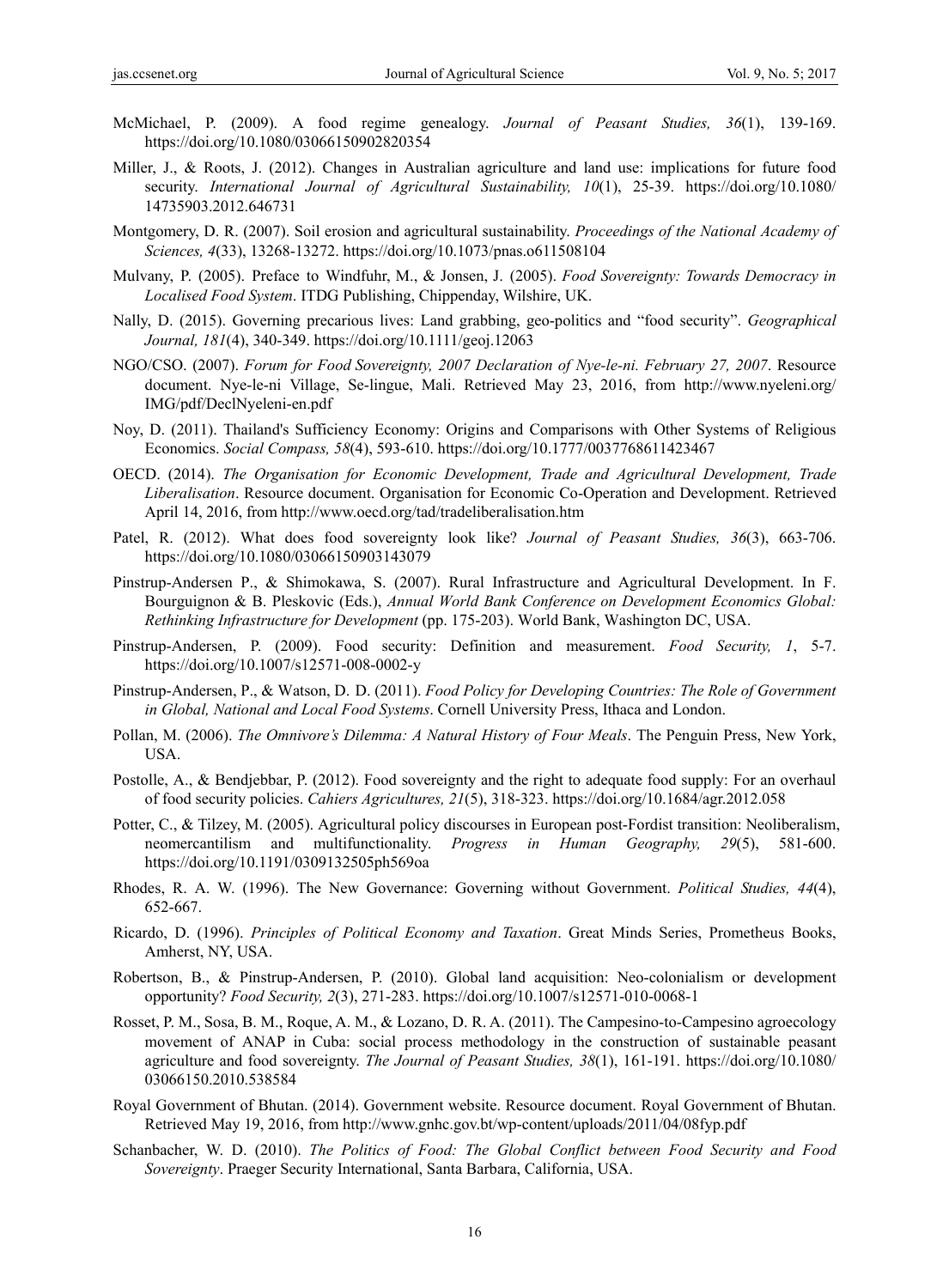- Shattuck, A., Schiavoni, C. M., & Van Gelder, Z. (2015). Translating the Politics of Food Sovereignty: Digging into Contradictions, Uncovering New Dimensions. *Globalizations, 12*(4), 421-433. https://doi.org/10.1080/ 14747731.2015.1041243
- Shiva, V. (2002). *Water Wars: Privatisation, Pollution and Profit*. South End Press, Cambridge, MA, USA.
- Sidebottom, H. (Ed.). (2004). *Ancient Warfare: A Very Short Introduction*. Flavius Vegetius Renatus 390BCE. Oxford University Press, Oxford, OX2 6DP, UK.
- Sippel, S. R. (2015). Food security or commercial business? Gulf State investments in Australian agriculture, *The Journal of Peasant Studies, 42*(5), 981-1001. https://doi.org/10.1080/03066150.2014.990448
- Sneyd, L. Q., Legwegoh, A., & Fraser, E. D. G. (2013). Food riots: Media perspectives on the causes of food protest in Africa. *Food Security, 5*(4), 485-497. https://doi.org/10.1007/s12571-013-0272-x
- Steger, D. P. (2009). The Future of the WTO: The Case for Institutional Reform. *Journal of International Economic Law, 12*(4), 803-833. https://doi.org/10.1093/jiel/jgp032
- Sternberg, T. (2012). Chinese drought, bread and the Arab Spring. *Applied Geography, 34*, 519-524. https://doi.org/10.1016/j.apgeog.2012.02.004
- Thomson, A., & Metz, M. (1998). *Implications of Economic Policy for Food Security: A Training Manual*. Agricultural Policy Support Service, Policy Assistance Division, Food and Agricultural Organisation of the United Nations and the Deutsche Gesellschaft fur Technische Zusammenarbeit (GTZ). Resource document. Food and Agriculture Organisation. Retrieved May 21, 2016, from http://www.fao.org/docrep/004/x3936e/ X3936E00.htm
- Thornburg, J. (2013). *Facing Global Hunger: Cuba, Food Security, and the Transformation of Agriculture*. Paper presented at Benedictine University's 6<sup>th</sup> Annual Faith and Reason Symposium, Benedictine University, April 12, 2013. Retrieved May 2, 2016, from http://www.academia.edu/8797339/Facing\_Global\_Hunger\_ Cuba Food Security and the Transformation of Agriculture
- Trostle, R. (2008). *Global Agricultural Supply and Demand: Factors Contributing to the Recent Increase in Food Commodity Prices*. Washington, DC: US Department of Agriculture (USDA) Economic Research Service.
- UN. (1975). United Nations, World Food Conference Rome, I. *Report of the World Food Conference, Rome, 5-16 November, 1974*. New York: United Nations. Retrieved March 14, 2016, from http://www.un.org/en/ development/devagenda/food.shtml
- UN. (2008). *Promotion and protection of all human rights, civil, political, economic and social and cultural rights, including the right to development*. Report of the Special Rapporteur on the right to food, Jean Ziegler, Human Rights Council, (A/HRC/7/5), 10 January, Geneva: United Nations. Retrieved June 9, 2016, from http://daccess-dds-ny.un.org/doc/UNDOC/GEN/G08/100/98/PDF/G0810098.pdf?OpenElement
- UN. (2009). United Nations World Food Program. *Hunger and markets*. World hunger series. Rome: World Food Programme (WFP). Resource document. United Nations, World Food Program. Retrieved May 23, 2016, from http://documents.wfp.org/stellent/groups/public/documents/communications/wfp200279.pdf
- UN. (2010). United Nations Human Rights. *The Right to Adequate Food, Fact Sheet No. 34*. Resource document. United Nations Human Rights, Geneva, Switzerland. Retrieved April 4, 2016, from http://www.srfood.org/images/stories/pdf/otherdocuments/factsheet34en1.pdf
- UN. (2014a). *Millennium Development Goal 1 Eradicate extreme poverty and hunger*. United Nations millennium goals fact sheet. Resource document. United Nations. Retrieved March 26, 2016, from http://www.un.org/millenniumgoals/pdf/Goal\_1\_fs.pdf
- UN. (2014b). *Hunger*. Resource document. United Nations, World Food Program. Retrieved May 23, 2016, from http://www.wfp.org/hunger
- UN. (2016a). *Sustainable Development Goals*. United Nations. Retrieved April 8, 2016, from http://www.un.org/sustainabledevelopment/sustainable-development-goals/
- UN. (2016b). *United Nations Resolution A/HRC/RES/21/19*. Resource document. United Nations. Retrieved May 20, 2016, from http://daccess-dds-ny.un.org/doc/RESOLUTION/GEN/G12/174/70/PDF/G1217470.pdf? OpenElement